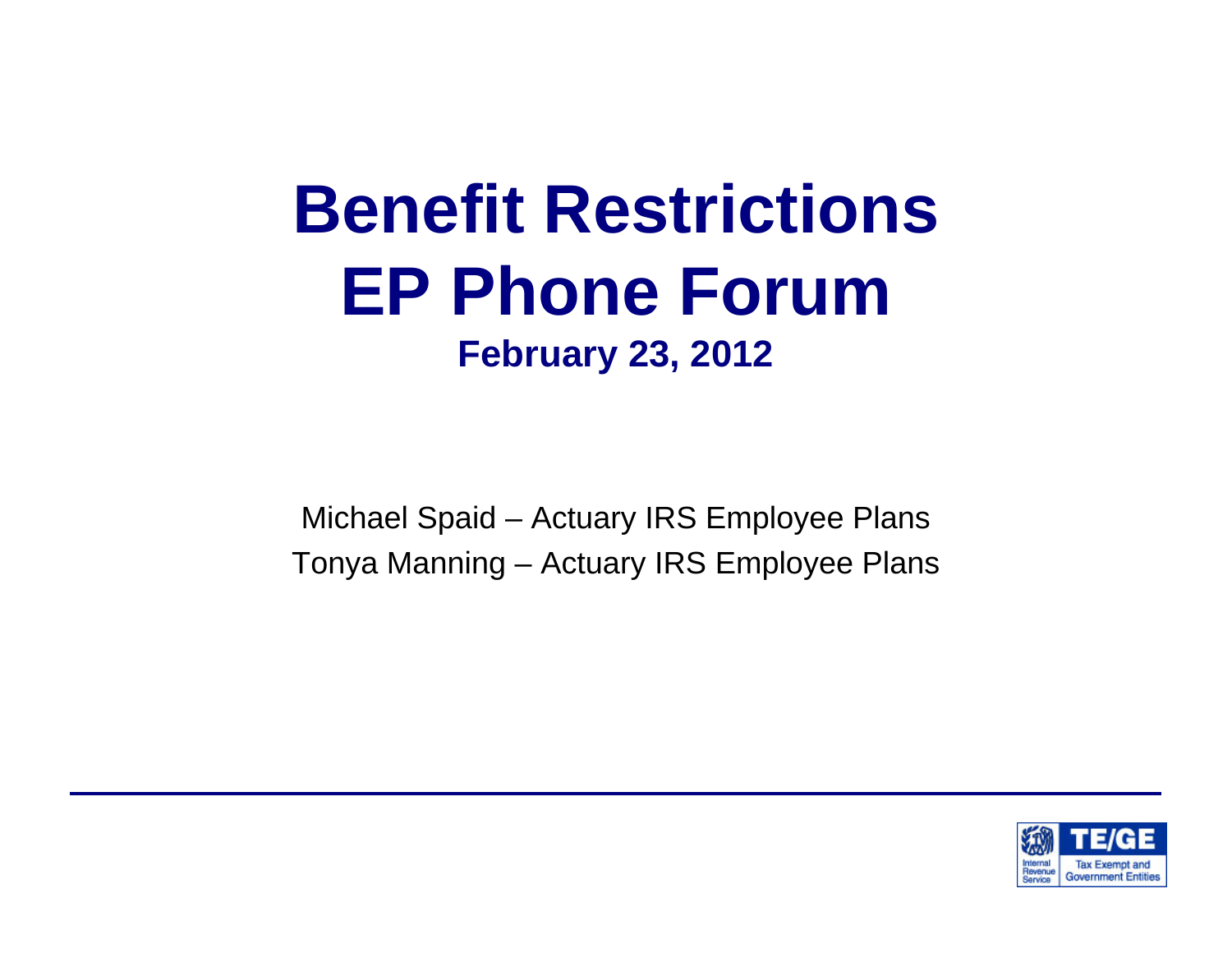### **Basics**

- Section 436 restrictions only apply to single employer plans
- There are four types of benefit restrictions
	- Unpredictable contingent event benefits
	- Amendments increasing benefits
	- Accelerated payments
	- Cessation of accruals

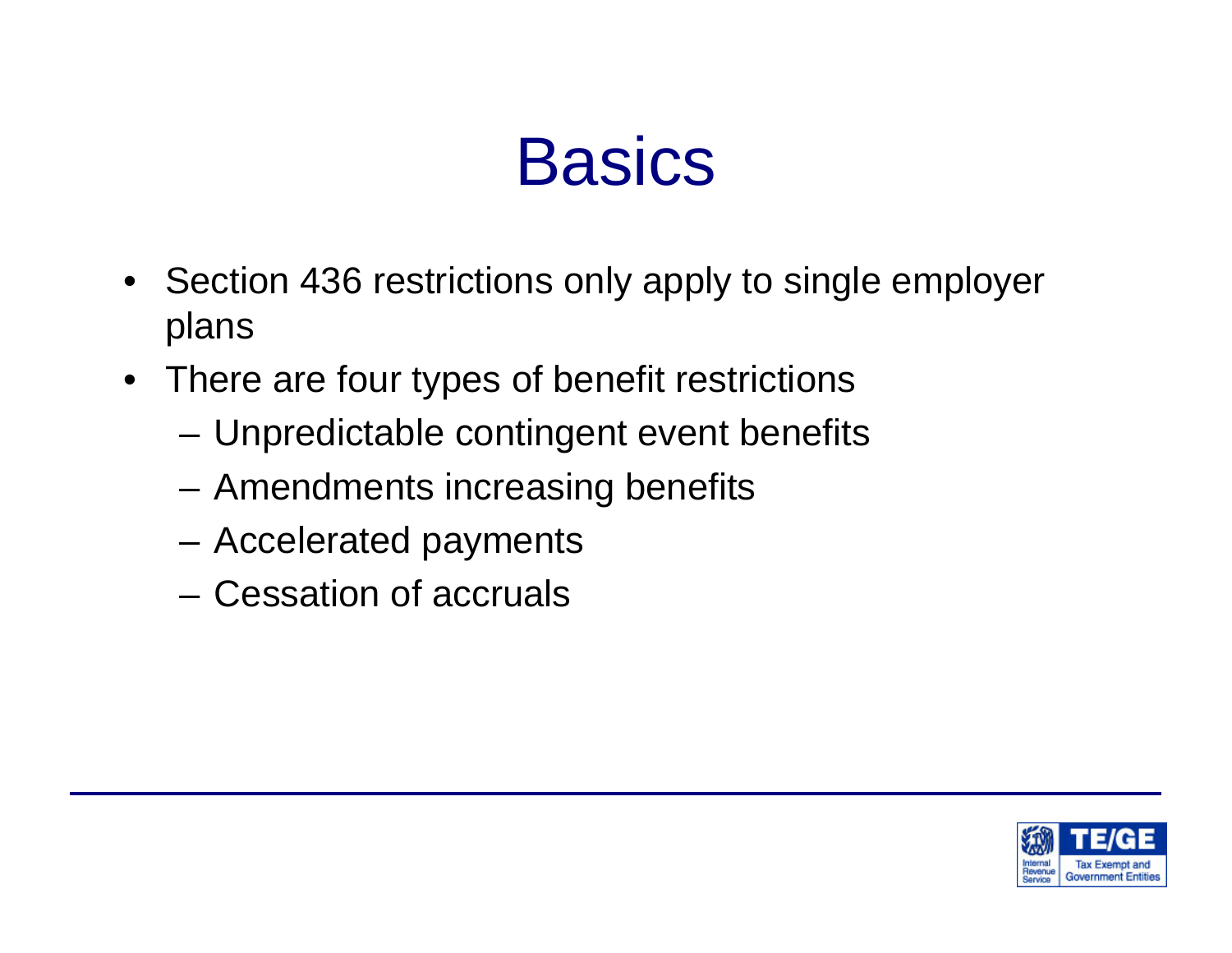## AFTAP

- FTAP = Funding Target Attainment Percentage
- $FTAP =$ 
	- Assets, reduced by funding standard carryover balance (FSCB) and prefunding balance (PFB),

divided by

- Liabilities (excluding "at-risk" liabilities)
- AFTAP = Adjusted FTAP
	- Assets and liabilities are adjusted for irrevocable commitments purchased for NHCE in two prior years
- Special calculation options for 2008, 2009, 2010
- Special rule for plans that are fully funded without regard to subtraction of funding balances from plan assets
	- $-$  See 1.436-1(j)(1)(ii)(B)

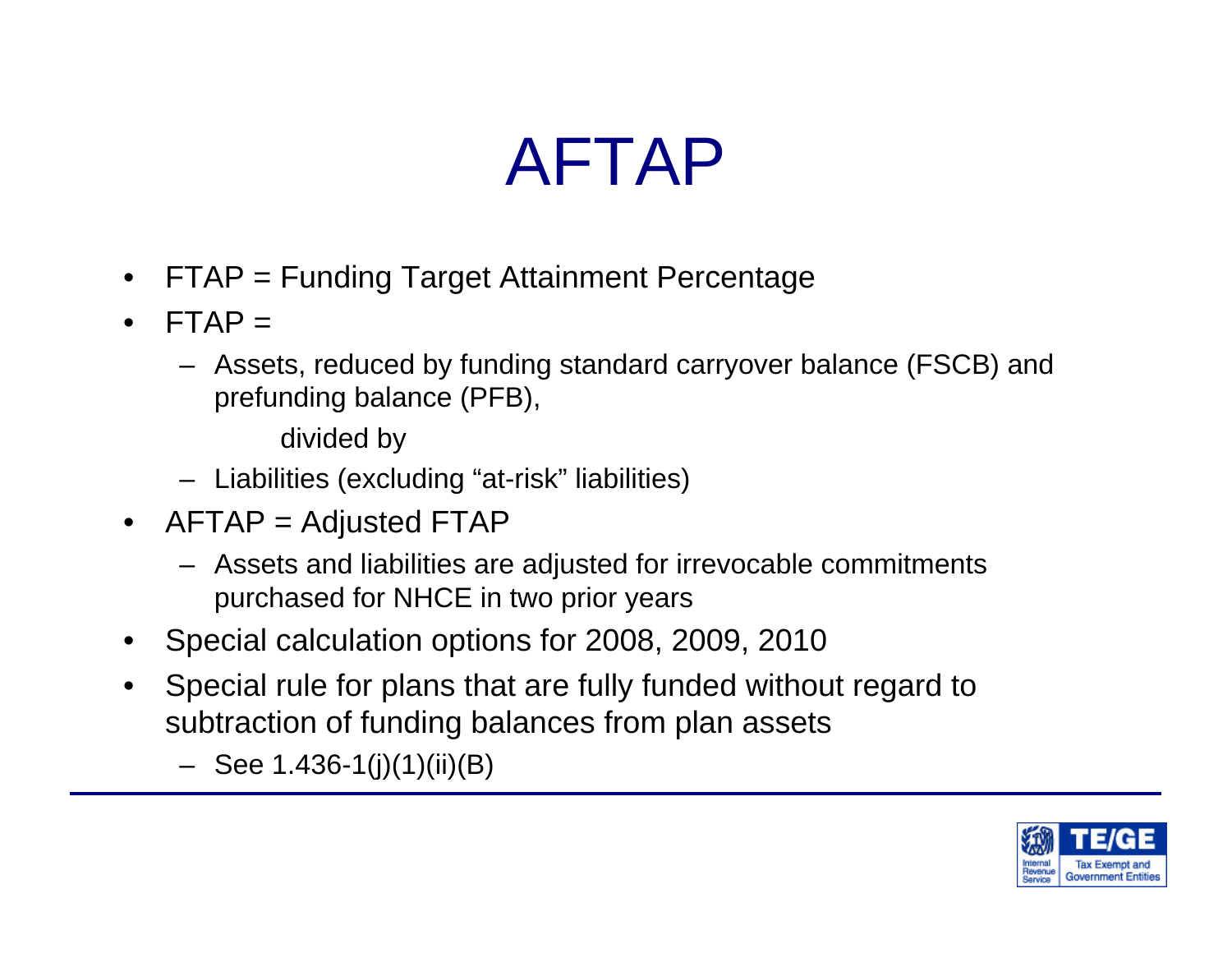# AFTAP *(continued)*

- Plan only has one AFTAP at any time
	- AFTAP does not vary with restriction
- Presumed AFTAP
	- Applies until AFTAP is determined for the plan year
	- Based on prior year's AFTAP, with reduction after certain periods
	- Applies for all or for none of the possible restrictions
- Projections/estimates of AFTAP not allowed
	- "Range" certification is allowed

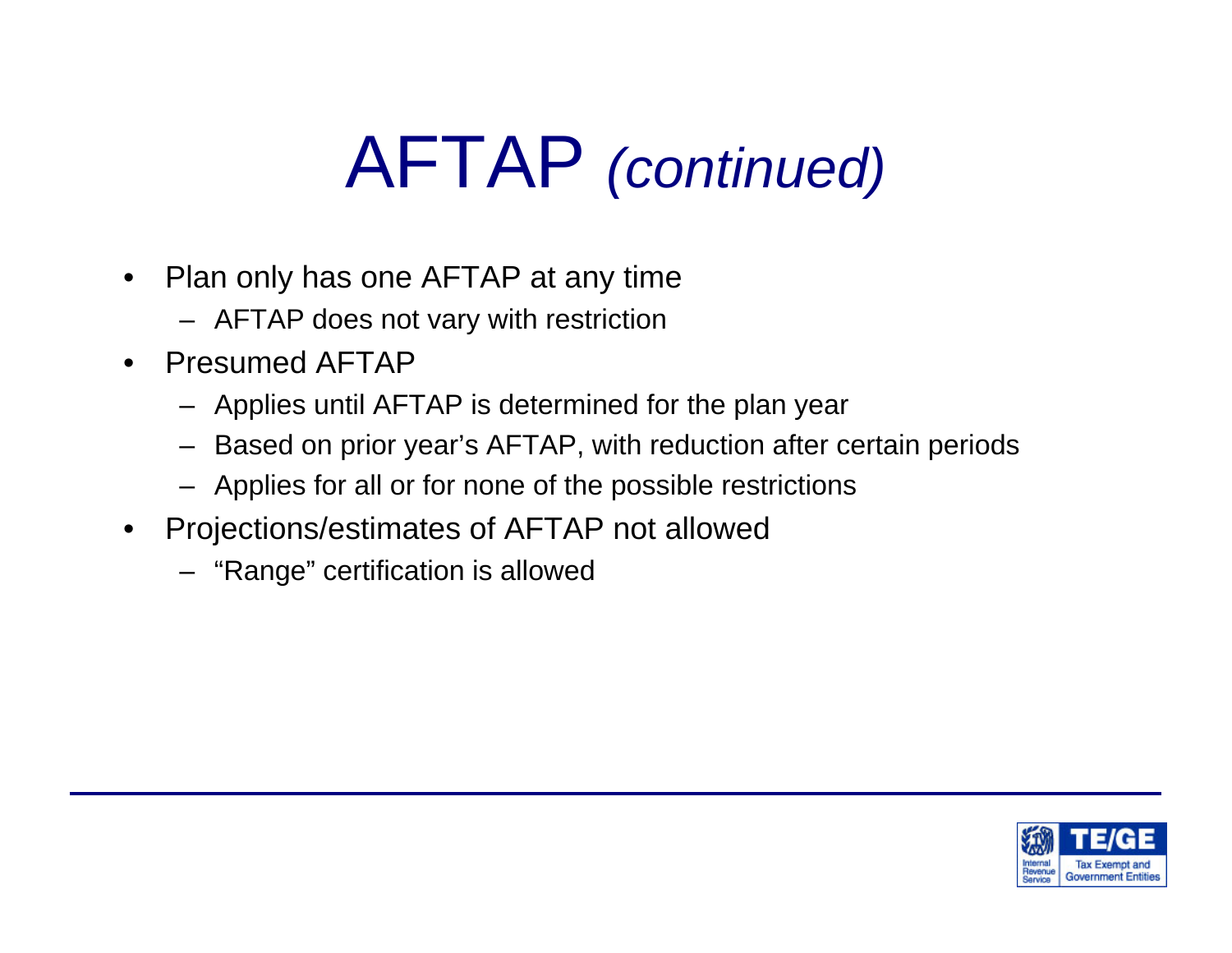## Assets Adjustment for Balances

- Do not subtract FSCB or PFB if the FTAP, without subtracting balances, is at least 100%
- Transition rule for 2008, 2009, 2010
	- Substitute 92%, 94%, and 96%, respectively, for 100%
	- Only applies for 2009, if applies for 2008
	- Only applies for 2010, if applies for 2008 and 2009

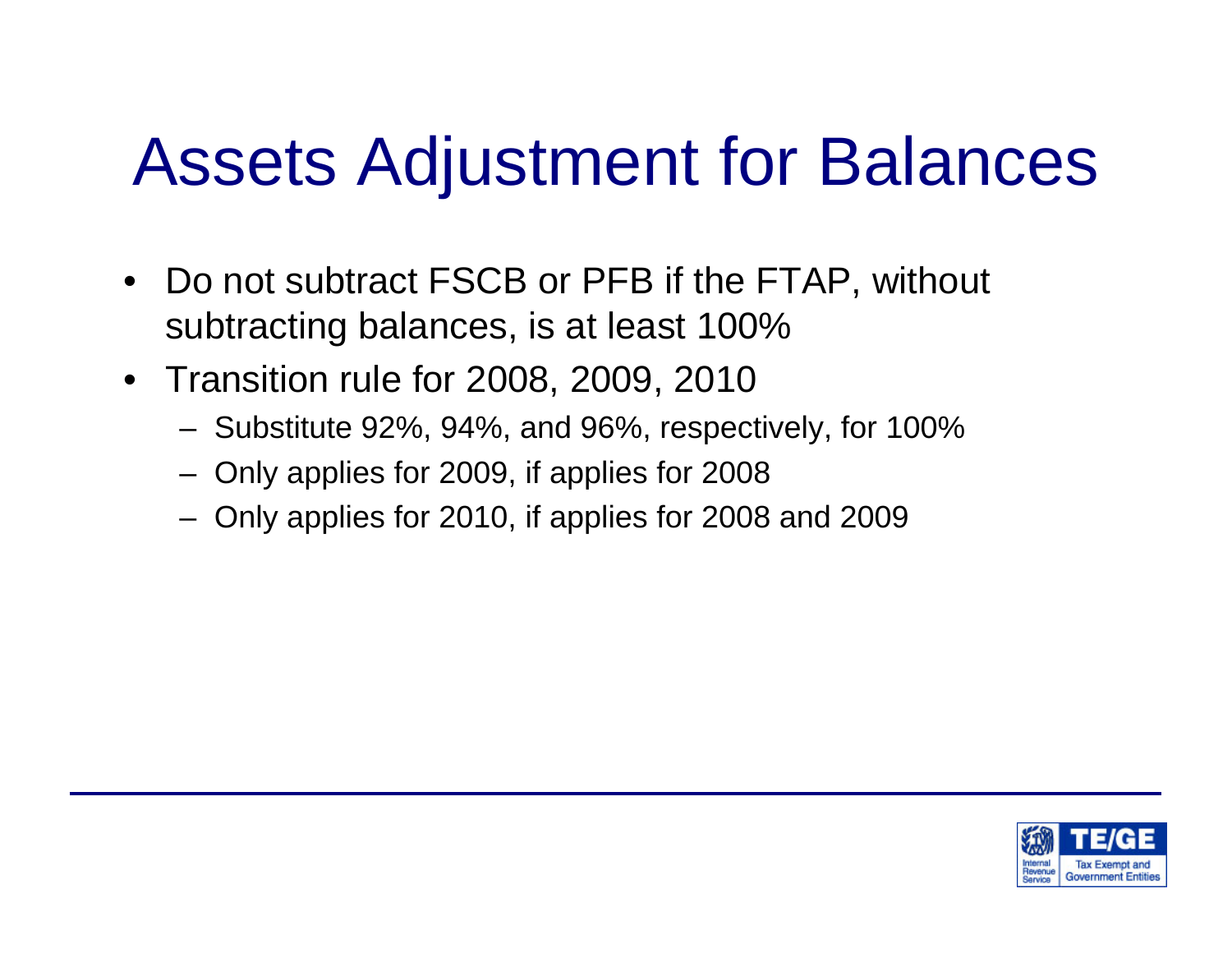# Funding Target

- Includes "at risk" liability only in narrow circumstance where
	- Plan is "at-risk,"
	- UCEB or increasing amendment restriction applies, and
	- Employer wants to pay for amendment
- "At risk" doesn't apply for getting up to 60% or 80%, and never applies in denominator of FTAP

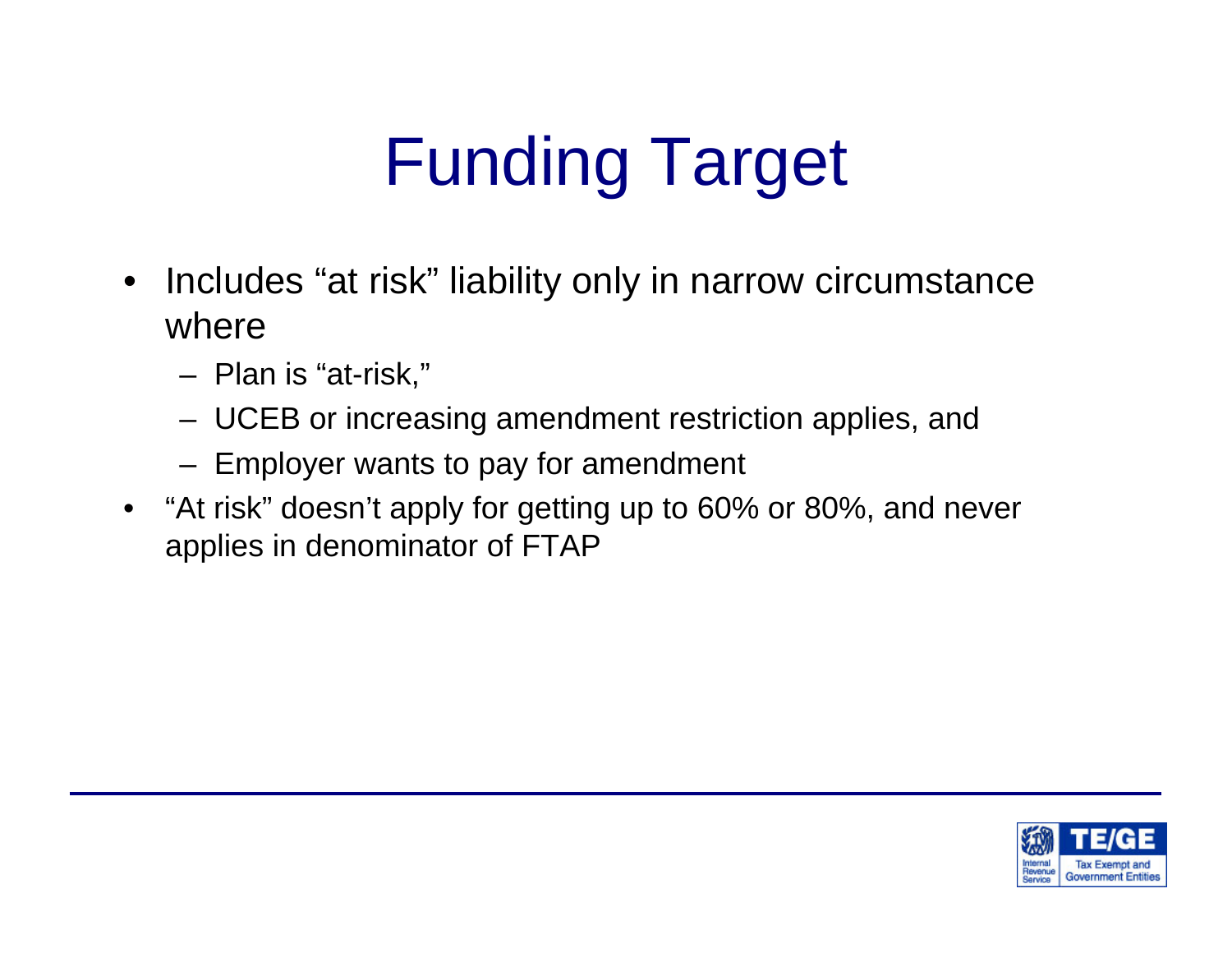## Prior Year's AFTAP

- 100%, if "new" plan
- Predecessor plan's AFTAP, if there was a predecessor plan (so not "new" plan)
	- If predecessor plan was terminated in a standard termination, AFTAP is deemed 100% for year predecessor plan was terminated
- Merger and spinoff rules reserved in regulations

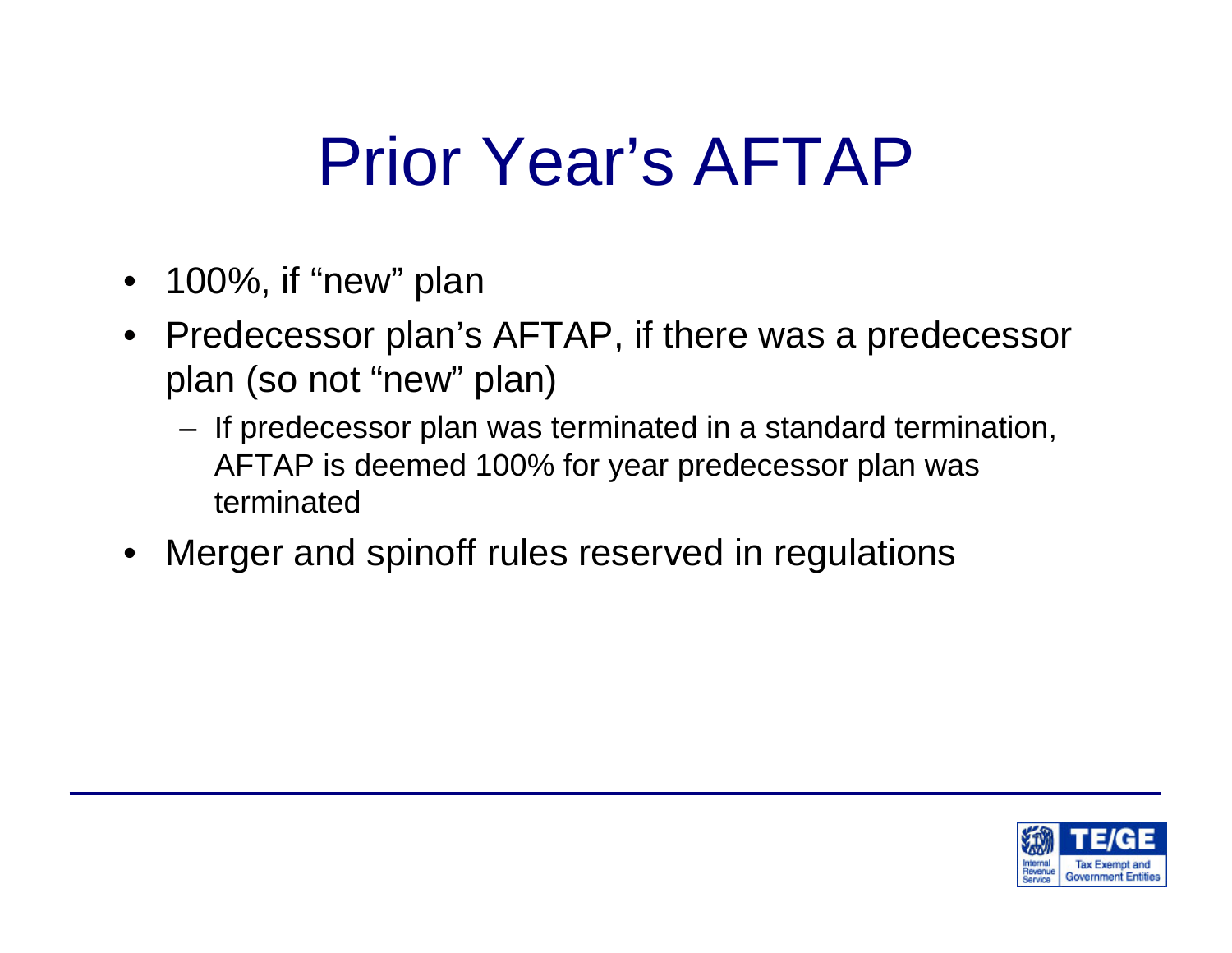## Restrictions

- If  $AFTAP > 100\%$ 
	- No restrictions
- If 80% < AFTAP < 100%
	- No restrictions generally, except bankruptcy
	- Presumptions and operating rules can trigger the < 80% restrictions in Year 2 until Year 2 AFTAP certified

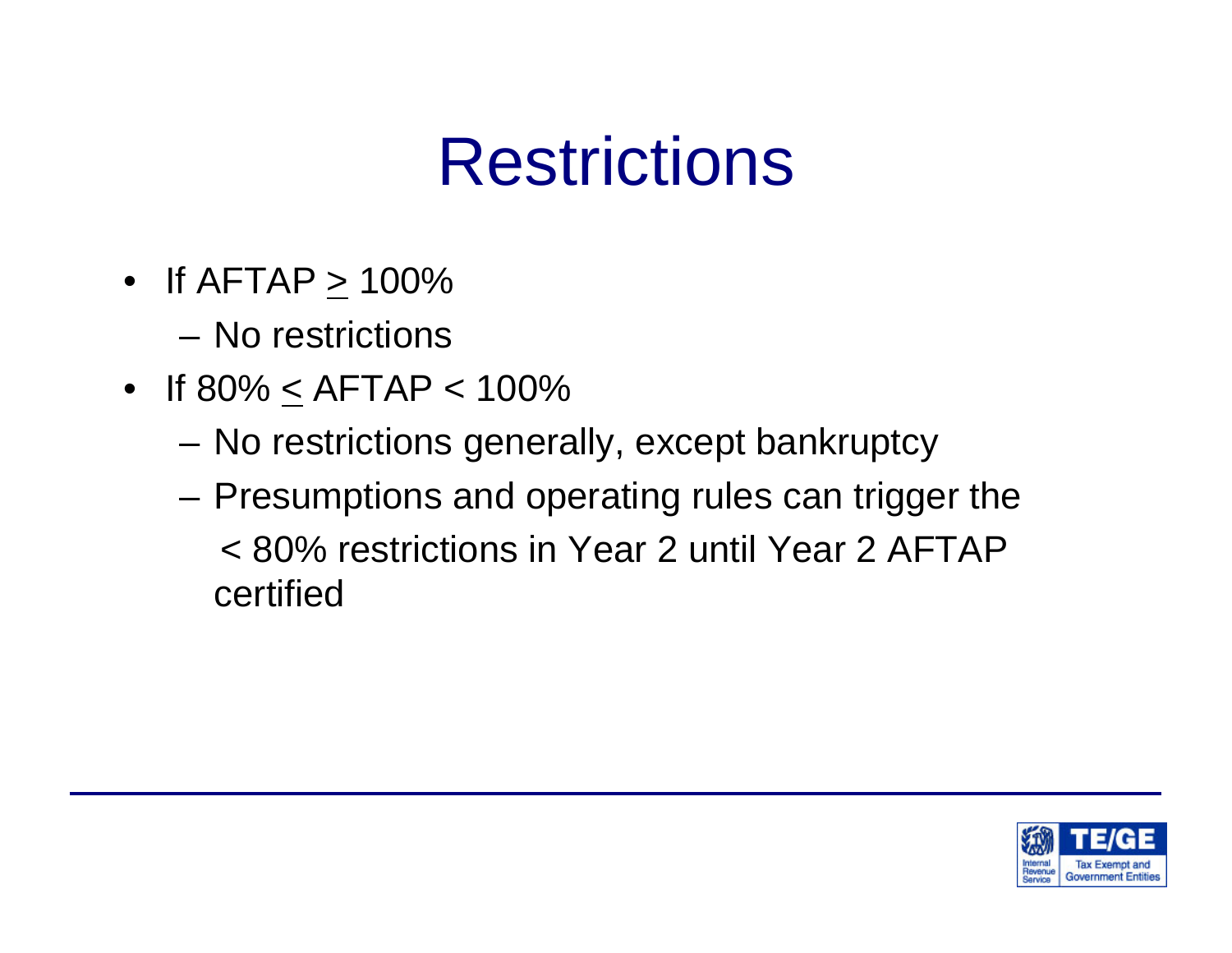- If 60% < AFTAP < 80%
	- No amendments increasing benefits
	- 50% of accelerated payments restricted (Limited by present value of the PBGC maximum for the participant's age based on a table published by the PBGC each year)

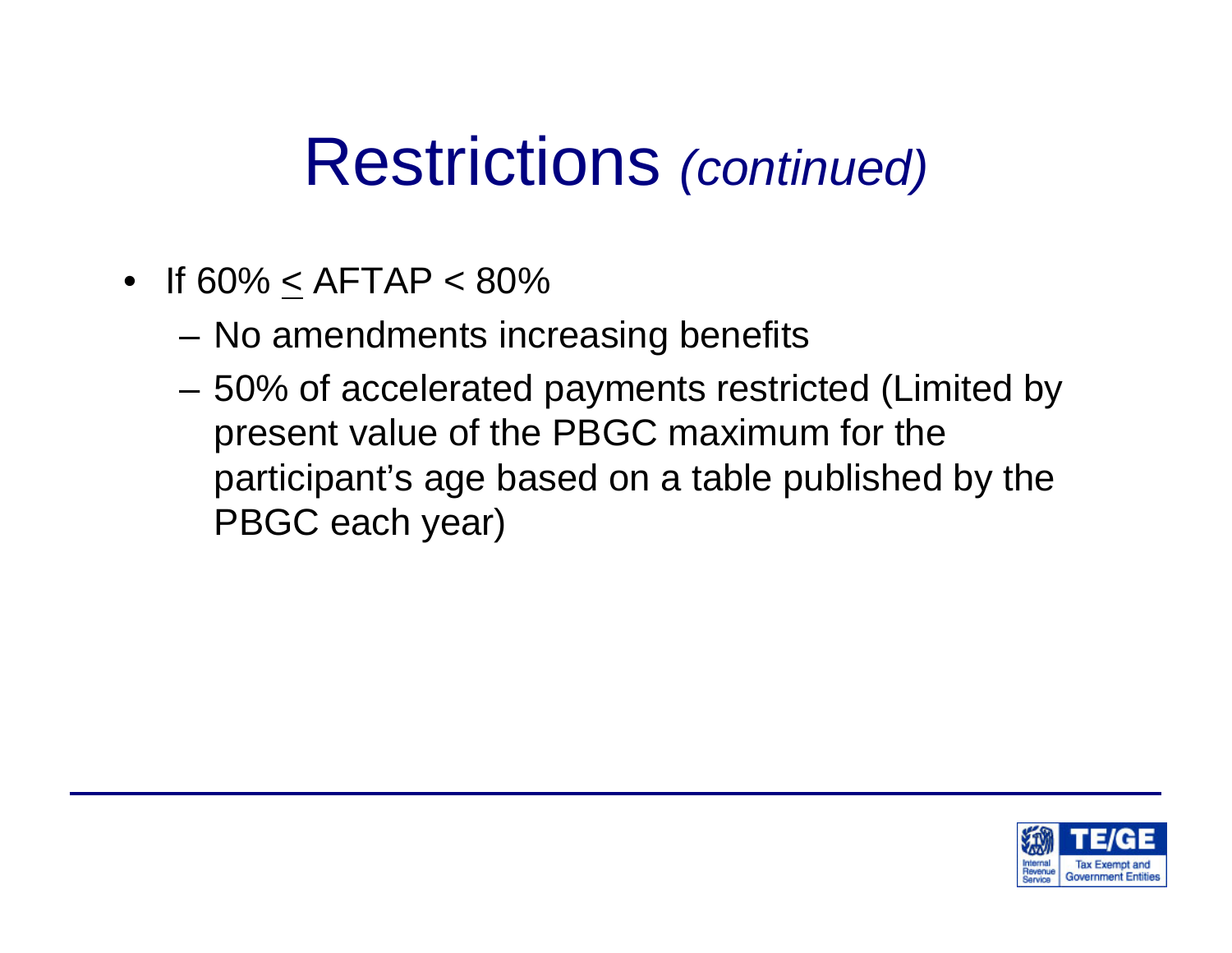- AFTAP  $< 60\%$ 
	- No unpredictable contingent event benefits
	- No amendments increasing benefits
	- No accelerated payments
	- No future accruals

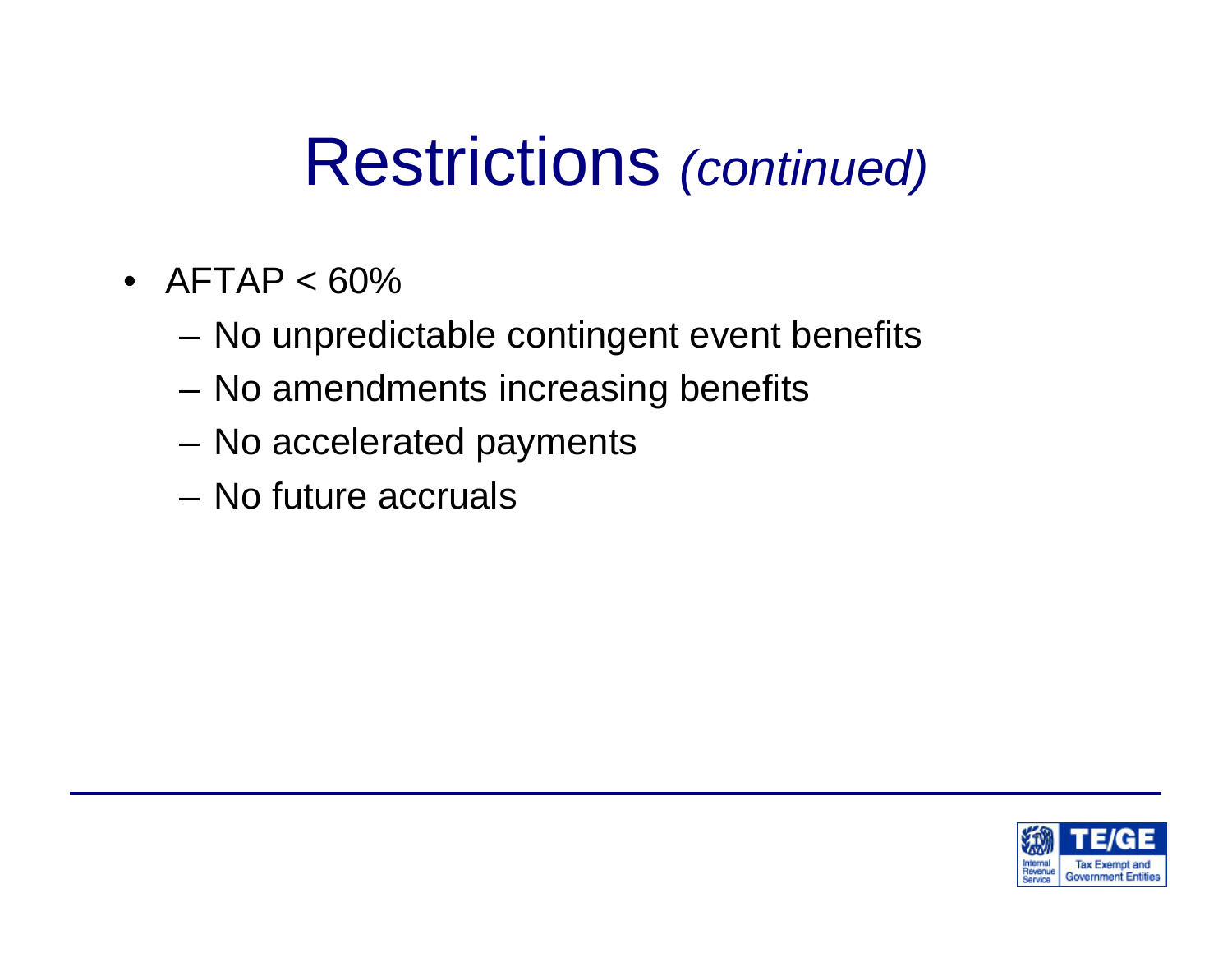- AFTAP based on current year
- If no restriction in place for Year 1, then for Year 2, no limit on accelerated payments or cessation of accruals until
	- Year 2 AFTAP certified,
	- A presumption applies, or
	- October 1 of Year 2
- Restriction on unpredictable contingent event benefits and amendments increasing benefits applies as of January 1

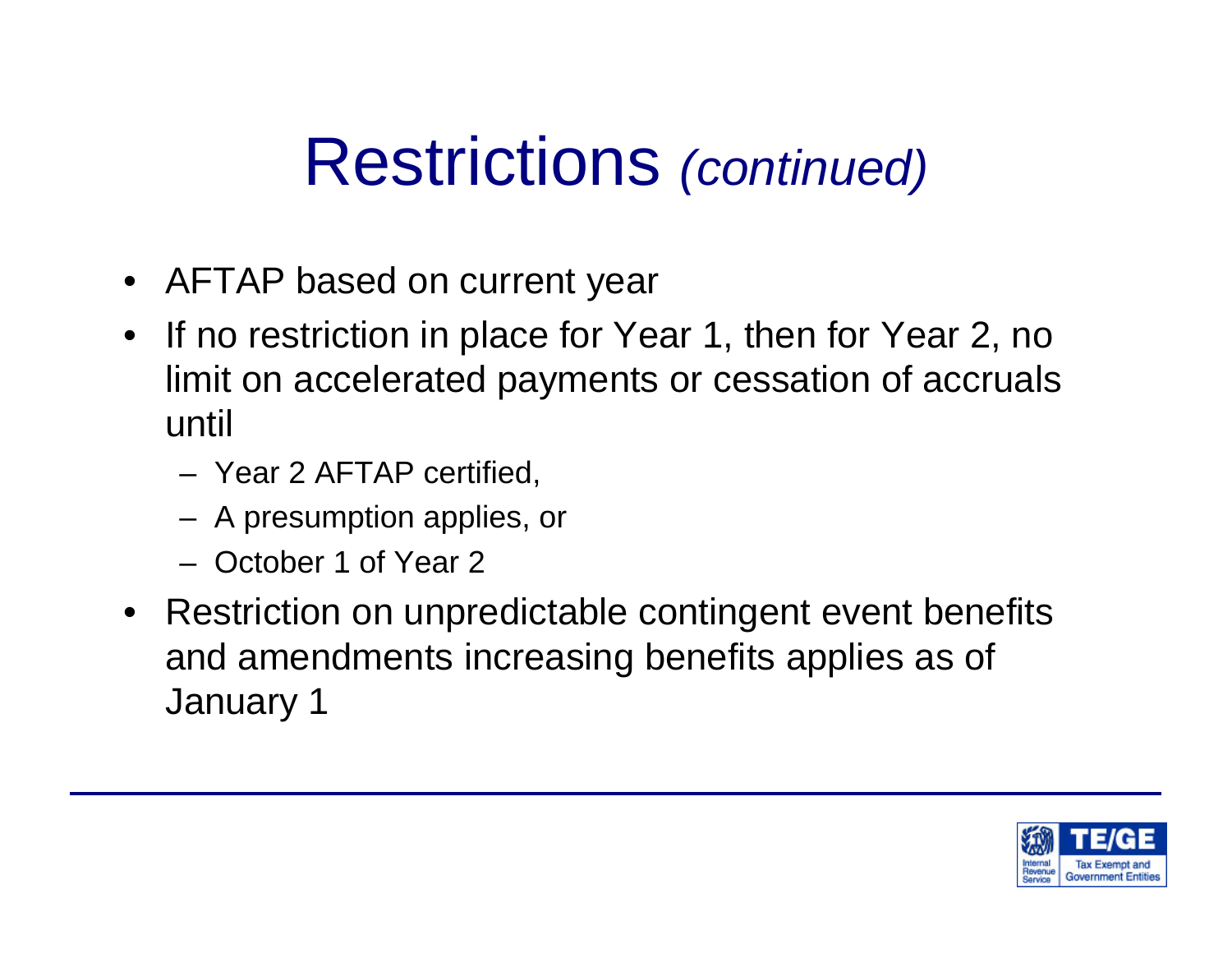- If restriction in place for Year 1, then "presumptions" apply for Year 2 until earlier of
	- Year 2 AFTAP certified
	- October 1
- Presumptions apply as follows:
	- From January 1 to March 31, Year 1 AFTAP
	- From April 1 to September 30, Year 1 AFTAP less 10 percentage points (if it matters)
	- From October 1 to end of year, < 60%
- Year 2 certification after September 30 does not affect Year 2 AFTAP, does affect Year 3 presumption

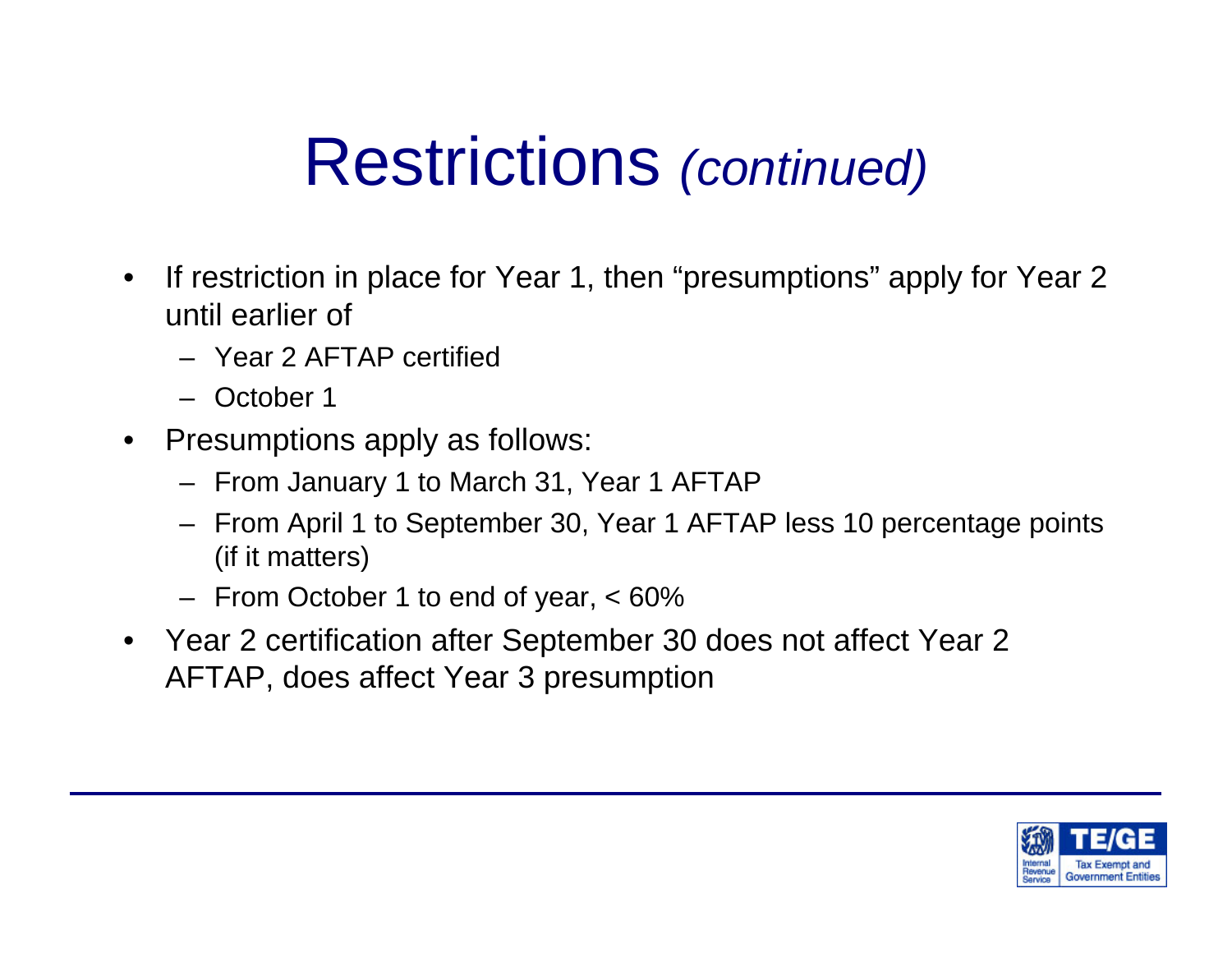- Possible changes to AFTAP after Jan. 1 of the year
	- Required "burn" (deemed forfeiture) of FSCB and/or PFB if
		- Collectively bargained plan and would remove a restriction, or
		- Would remove a restriction on accelerated payments for noncollectively bargained plan
	- Elective burn of FSCB and/or PFB by 12/31 of Year 1
	- Election to make timely contributions for Year 1 (by September 15<sup>th</sup> of Year 2)
	- Security provided

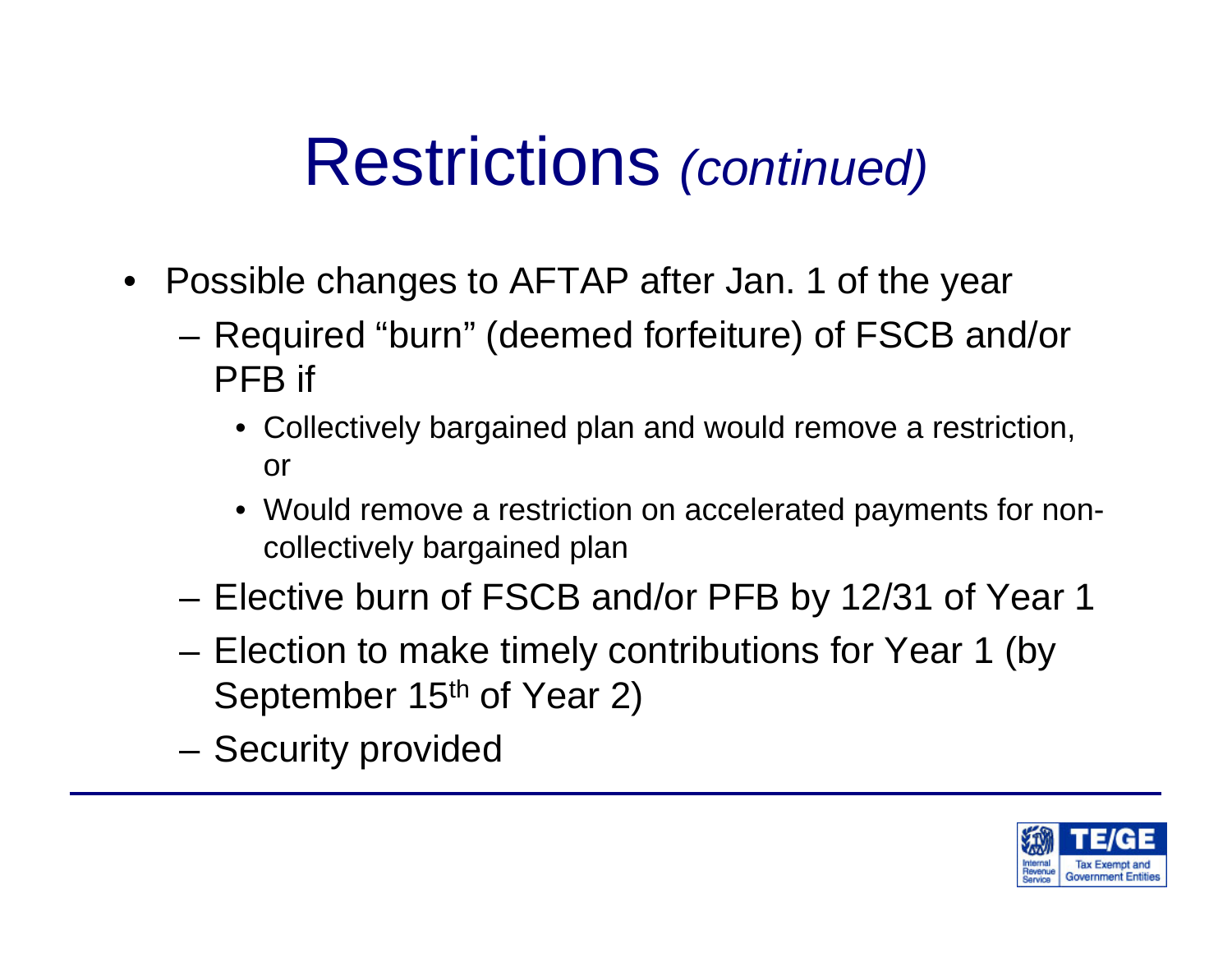- Failure to follow benefit restrictions violates
	- Code section 401(a)(29), a qualification requirement
	- ERISA section 206(g), a legal requirement

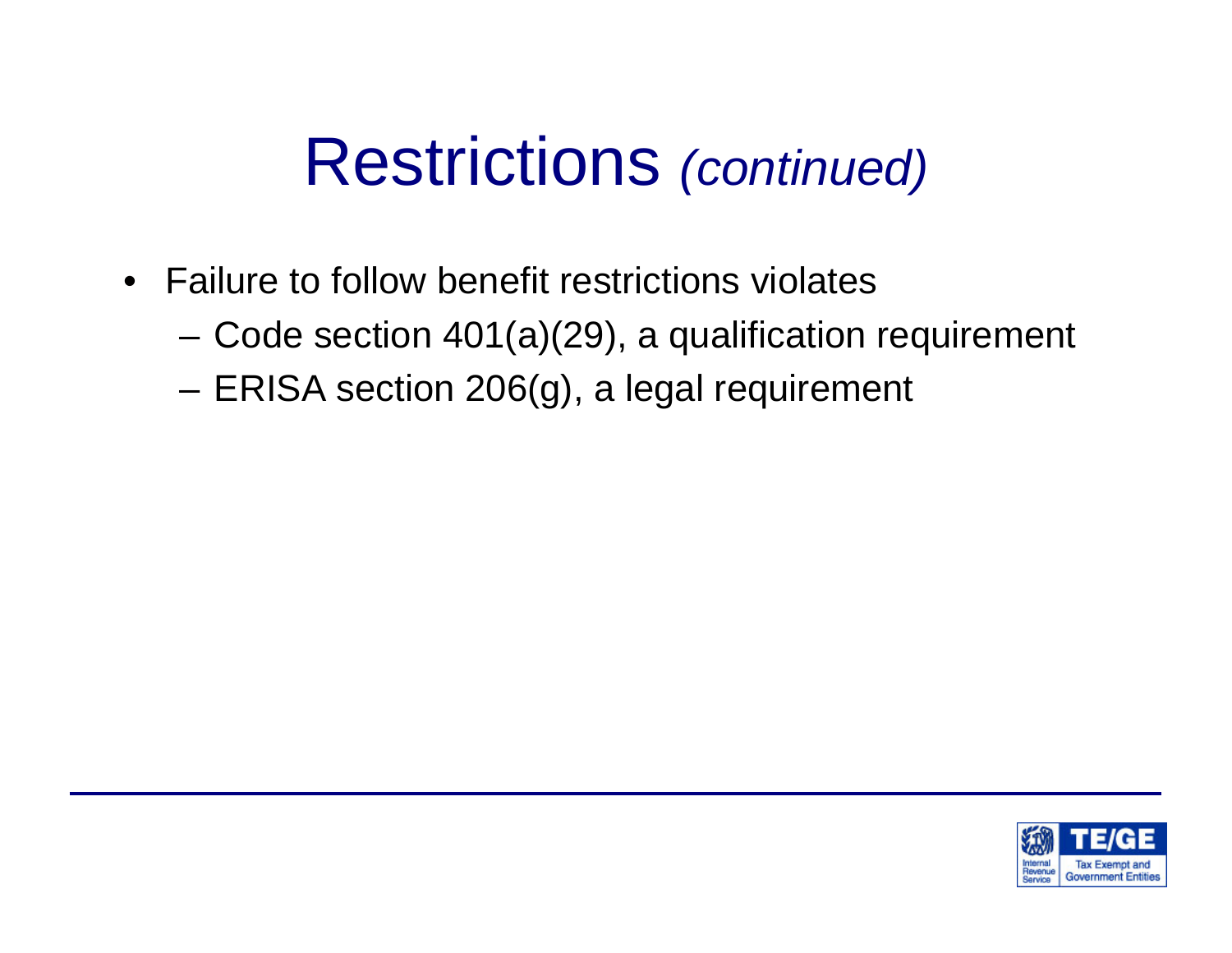## Plan Termination

- Generally, benefit restrictions apply after date of plan termination
- But, restrictions on accelerated payments do not apply to prohibited payments that are made to carry out the termination of a plan in accordance with applicable law
	- Can happen where AFTAP < 80%, but employer promises to make up difference and distributions are made after September 15 deadline
	- Allows purchase of irrevocable commitments and/or payment of lump sums

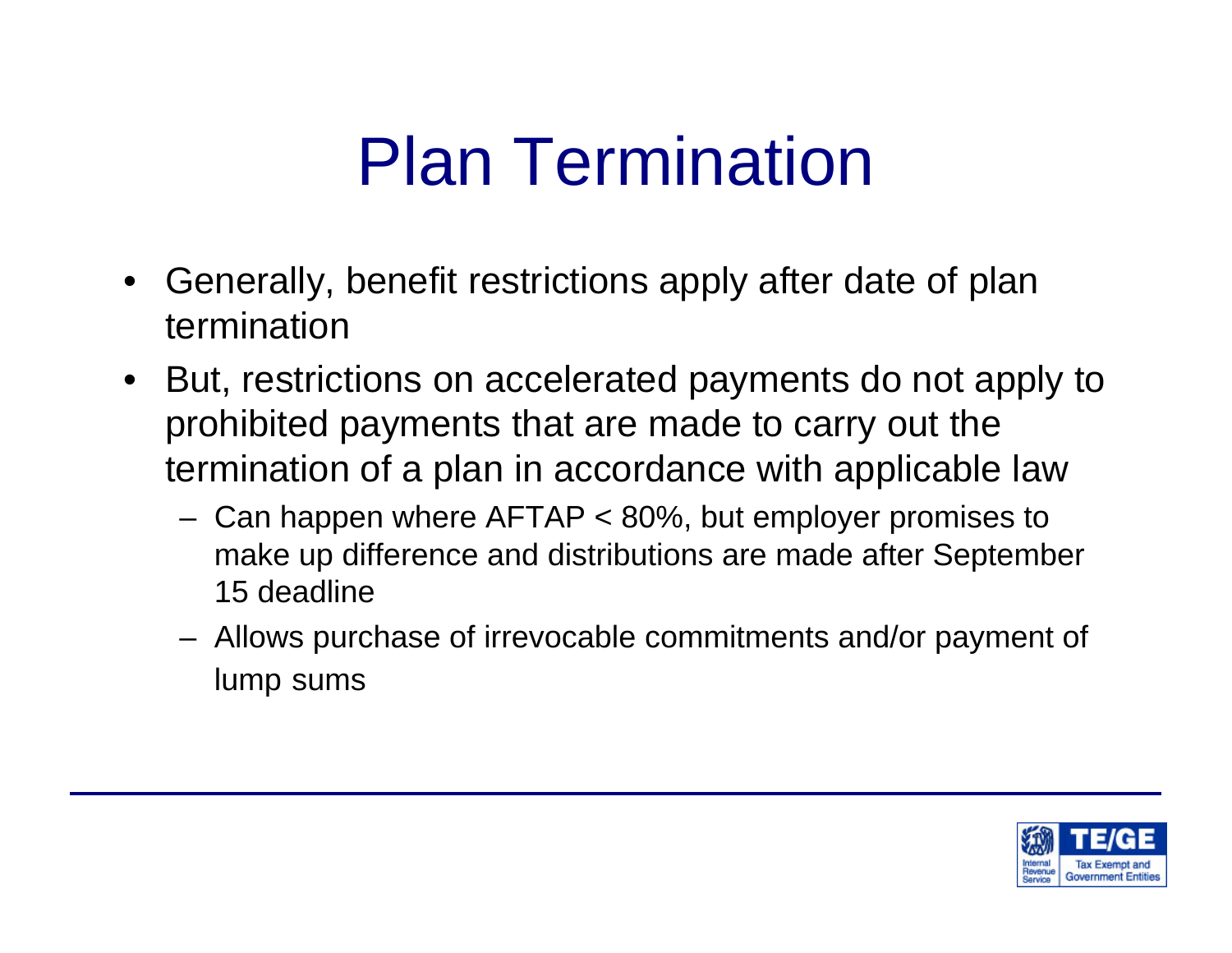# Multiple Employer Plans

- If established after 1988 (or 'electing') – Each employer treated as having own plan
- If established pre-1989 (and 'non-electing) – Applied on a plan-wide basis

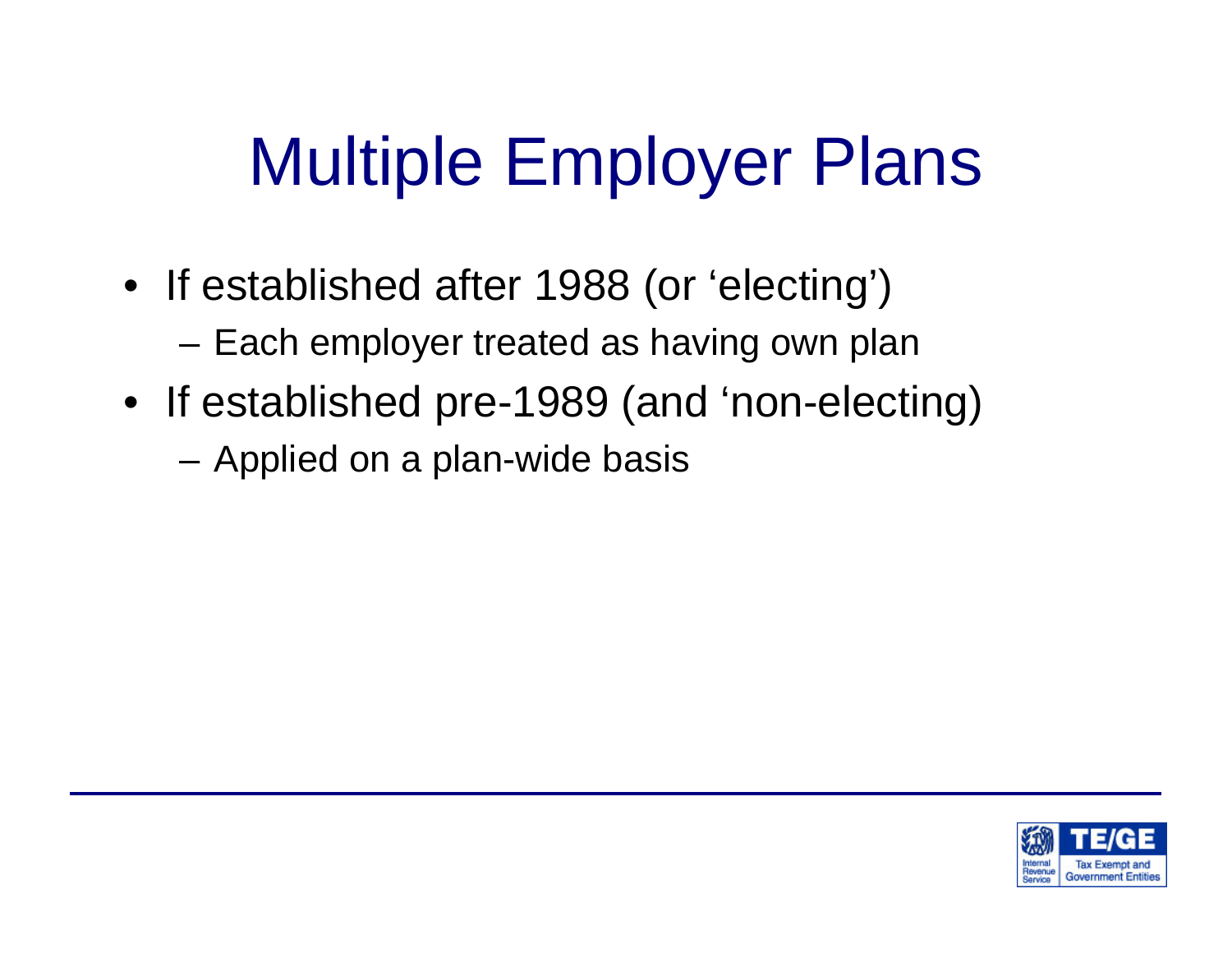# Collectively Bargained Plans

- Definition of "collectively bargained plan"
	- 25% of participants in plan are members of a collective bargaining units for which benefits are specified in the plan,

*or*

- 50% of current employees are in such collective bargaining units (this is aimed at plans with lots of terminated vested and retired)
- If collectively bargained plan
	- Deemed "burn" rule applies to all restrictions
	- Different effective date of section

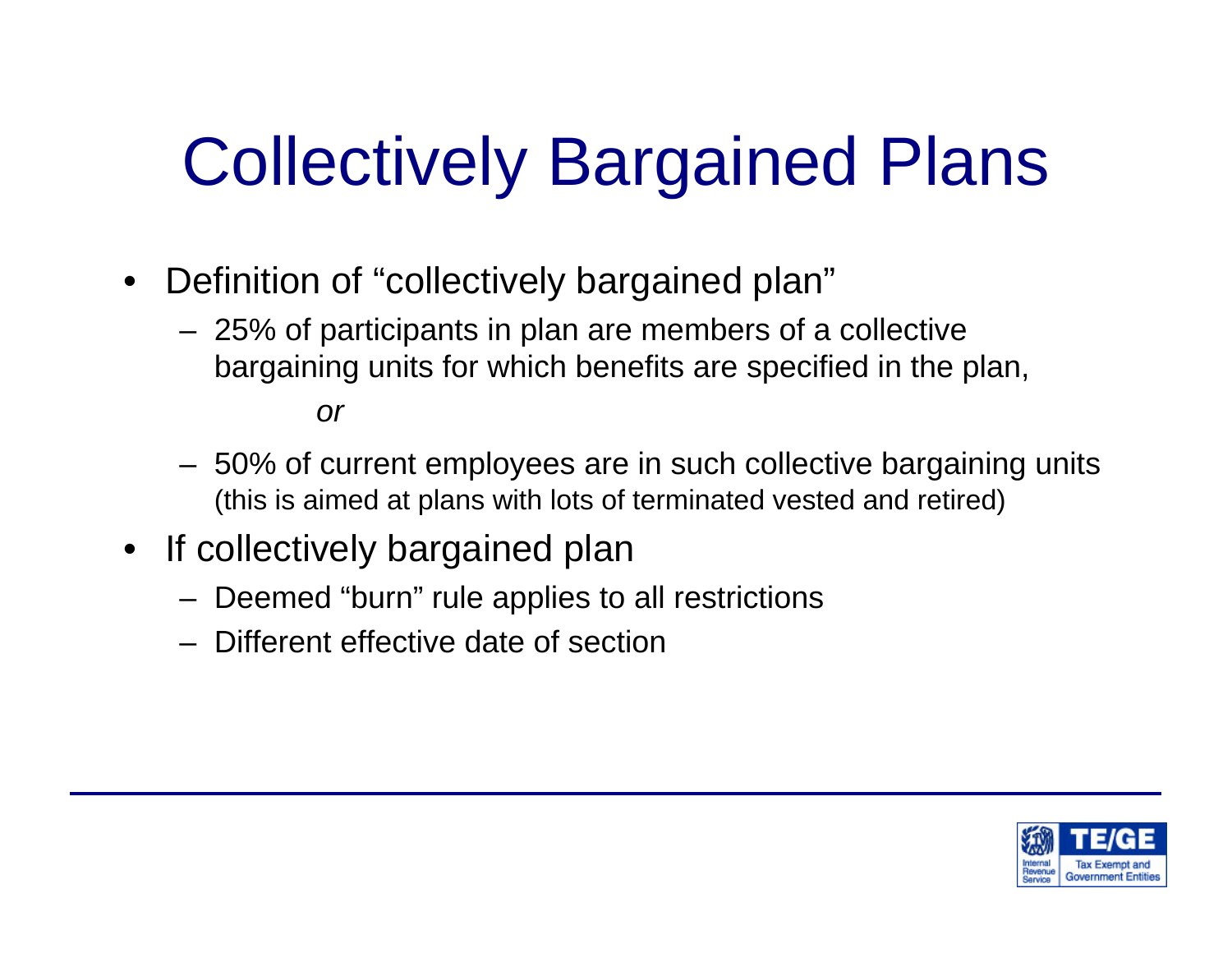## Unpredictable Contingent Event Benefits (UCEBs)

- Benefit resulting from
	- Full or partial shutdown (or similar event), or
	- An event other than
		- The attainment of any age,
		- Performance of any service,
		- Receipt or derivation of any compensation, or
		- The occurrence of death or disability

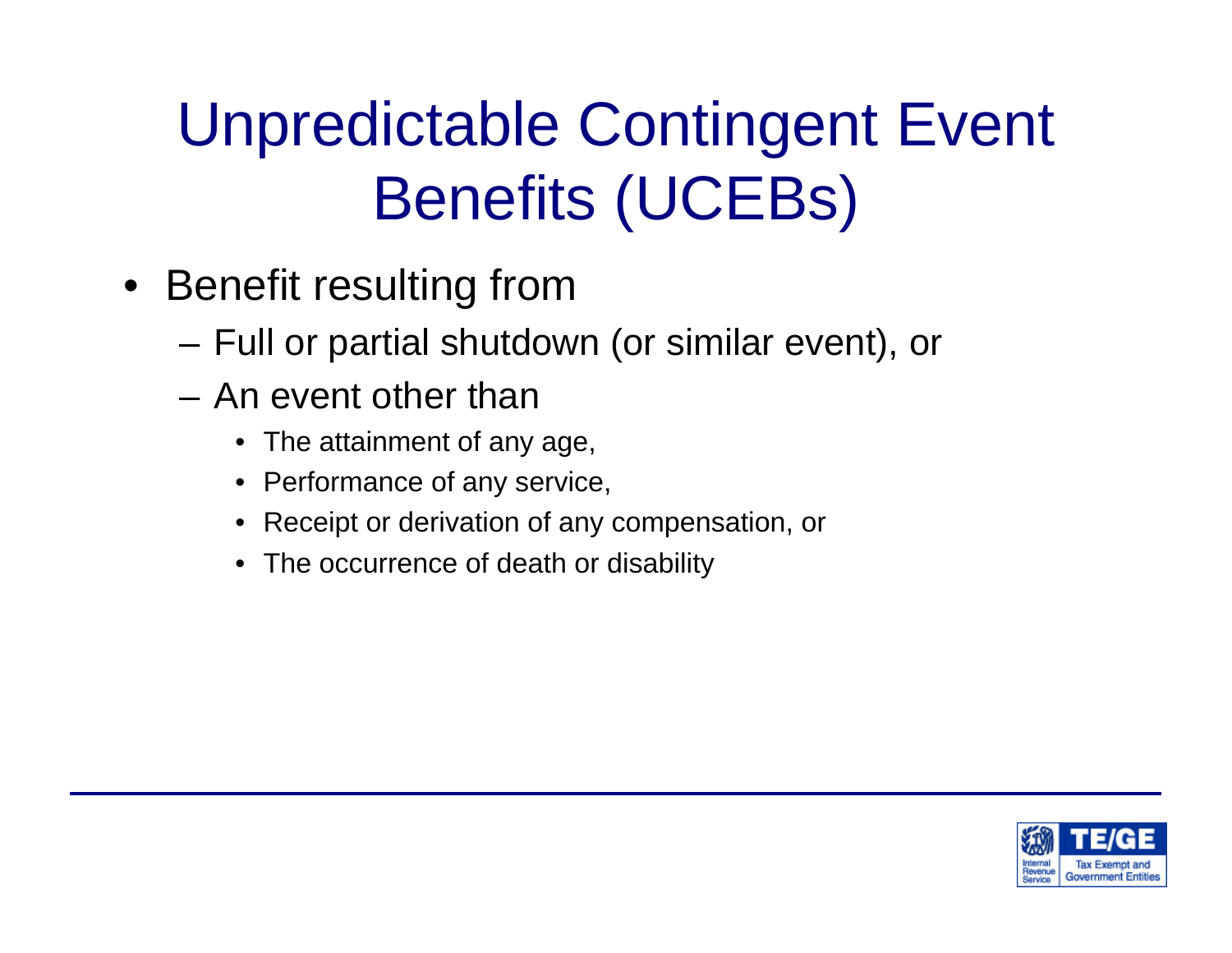# UCEBs *(continued)*

- Restricted if AFTAP < 60%
- Can 'buy' way out of restrictions if
	- AFTAP < 60% at time of event, cost is cost of the benefits (even if brings  $AFTAP > 60\%$ 
		- Cost includes "at-risk" liability if plan "at risk" even though target liability never includes "at risk" for AFTAP
	- AFTAP < 60% only because of event's liabilities, cost is cost to get AFTAP to 60% (ignoring "at-risk" liability)
- There are special calculations necessary to determine the payment amount when
	- The actuary has not yet certified the AFTAP for the year, or
	- There is more than one unpredictable event in a year

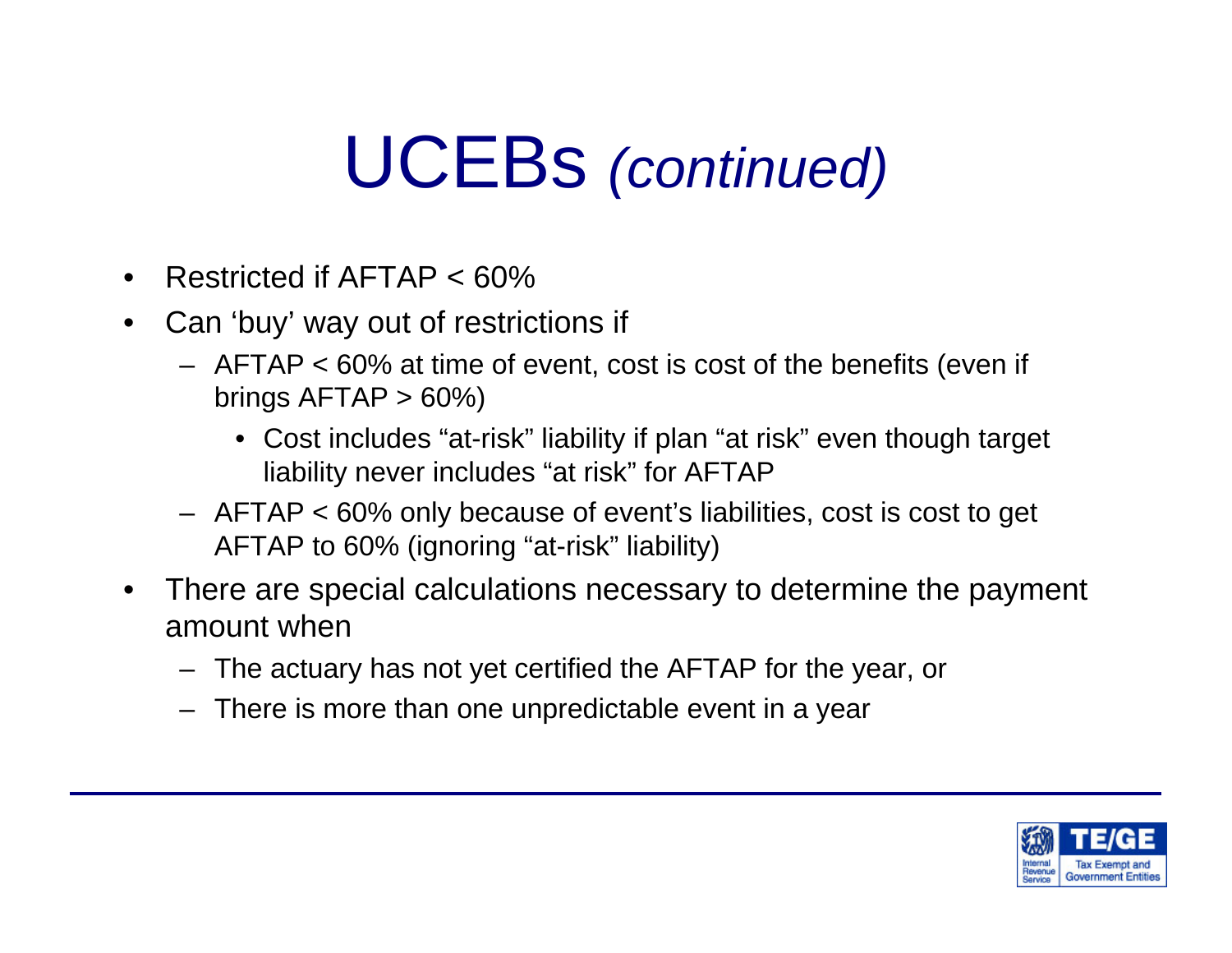# UCEBs *(continued)*

- Different participants may have a UCE at different times and thus be affected at different times (e.g., one laid off later than another or one attaining a triggering age later than another) and AFTAP changed in interim
- If multiple events trigger, then last necessary event is the relevant event
- If participant becomes eligible for benefit when no restriction in place, later restriction does not affect participant
- If presumed AFTAP < 60% so UCEBs cannot be paid, but certified AFTAP later in same year (taking into consideration unpaid UCEBs from earlier in the year)  $\geq 60\%$ , then plan must retroactively pay earlier UCEBs

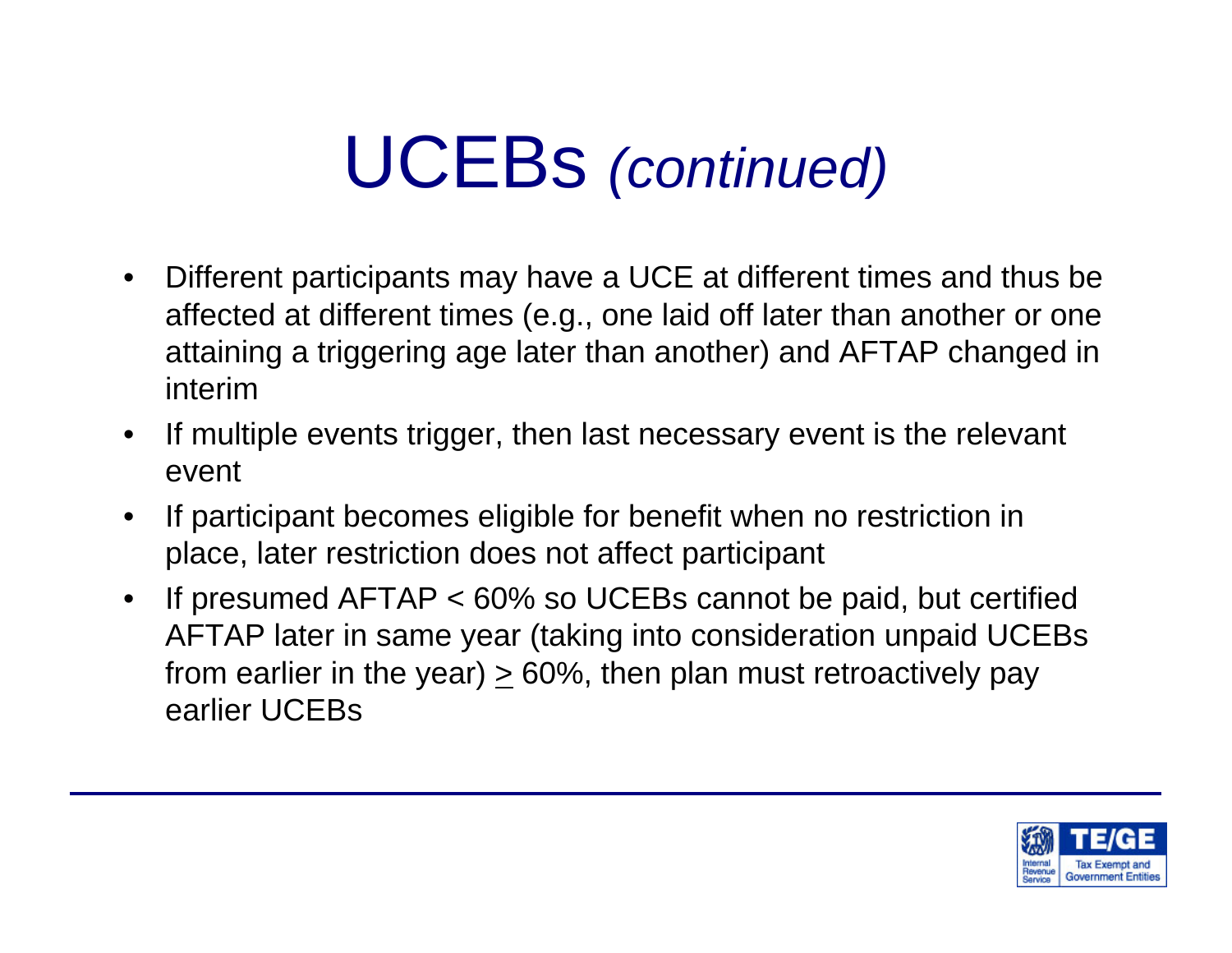### Plan Amendments Increasing **Benefits**

- Basic rules are similar to those for UCEBs, but here use 80% test
- Basic rule
	- If AFTAP < 80%, can 'buy' out restriction by paying cost of amendment (including "at risk" if plan is "at risk")
		- Notwithstanding, target liability denominator of AFTAP never includes "at risk" liability
	- If AFTAP < 80%, but only because of cost of amendment, can buy out restriction by paying enough to get  $AFTAP = 80\%$ (ignoring "at-risk" liability)

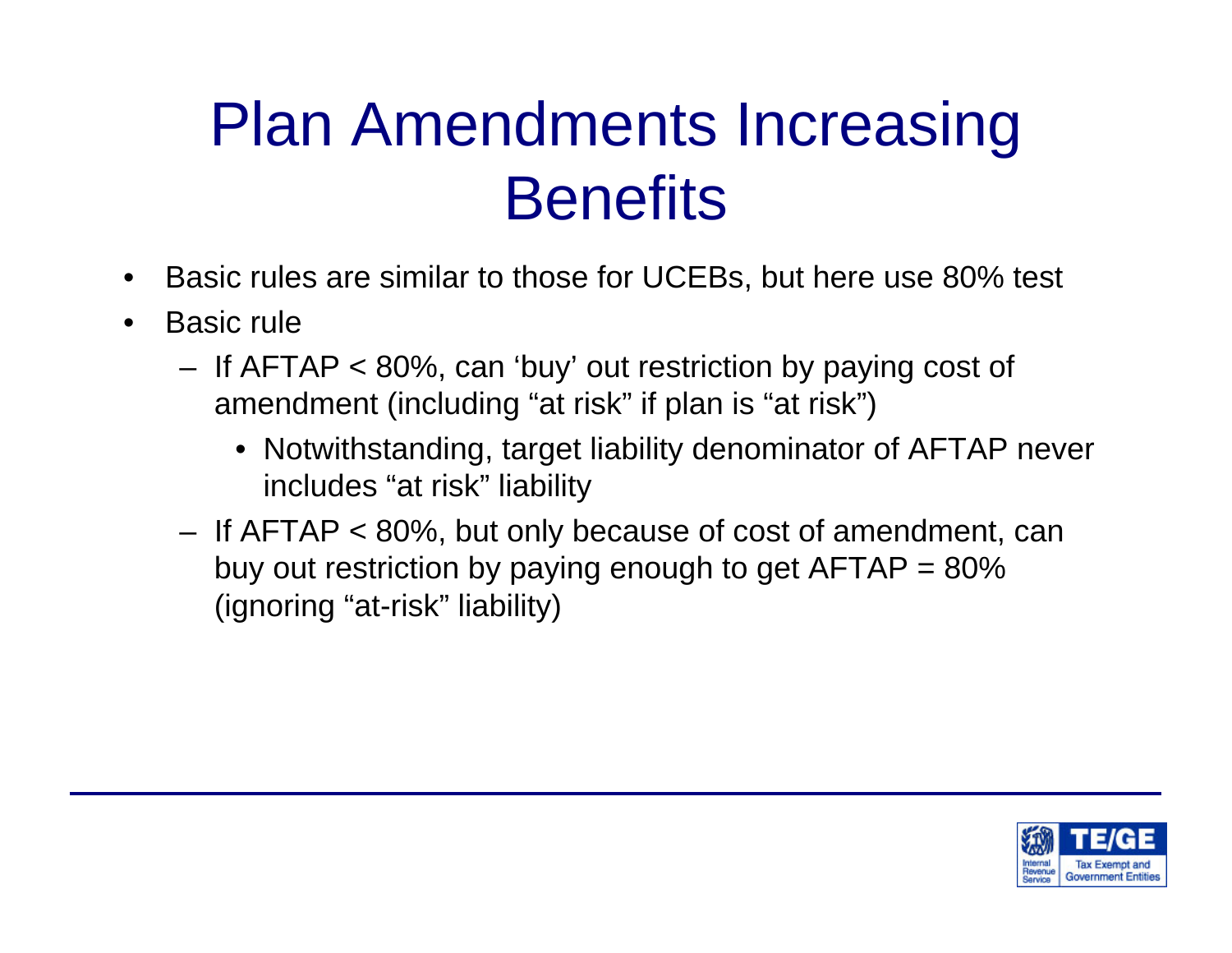- If plan amendment goes into effect, not affected by later AFTAP decline to < 80%
- If presumed AFTAP < 80% so amendments increasing benefits cannot be effective, but certified AFTAP later in same year (taking into consideration non-implemented amendments from earlier in the year)  $\geq$  80%, then plan must make earlier amendments retroactively effective
- Later in year calculations consider earlier UCEBs, amendments, Section 436 Contributions

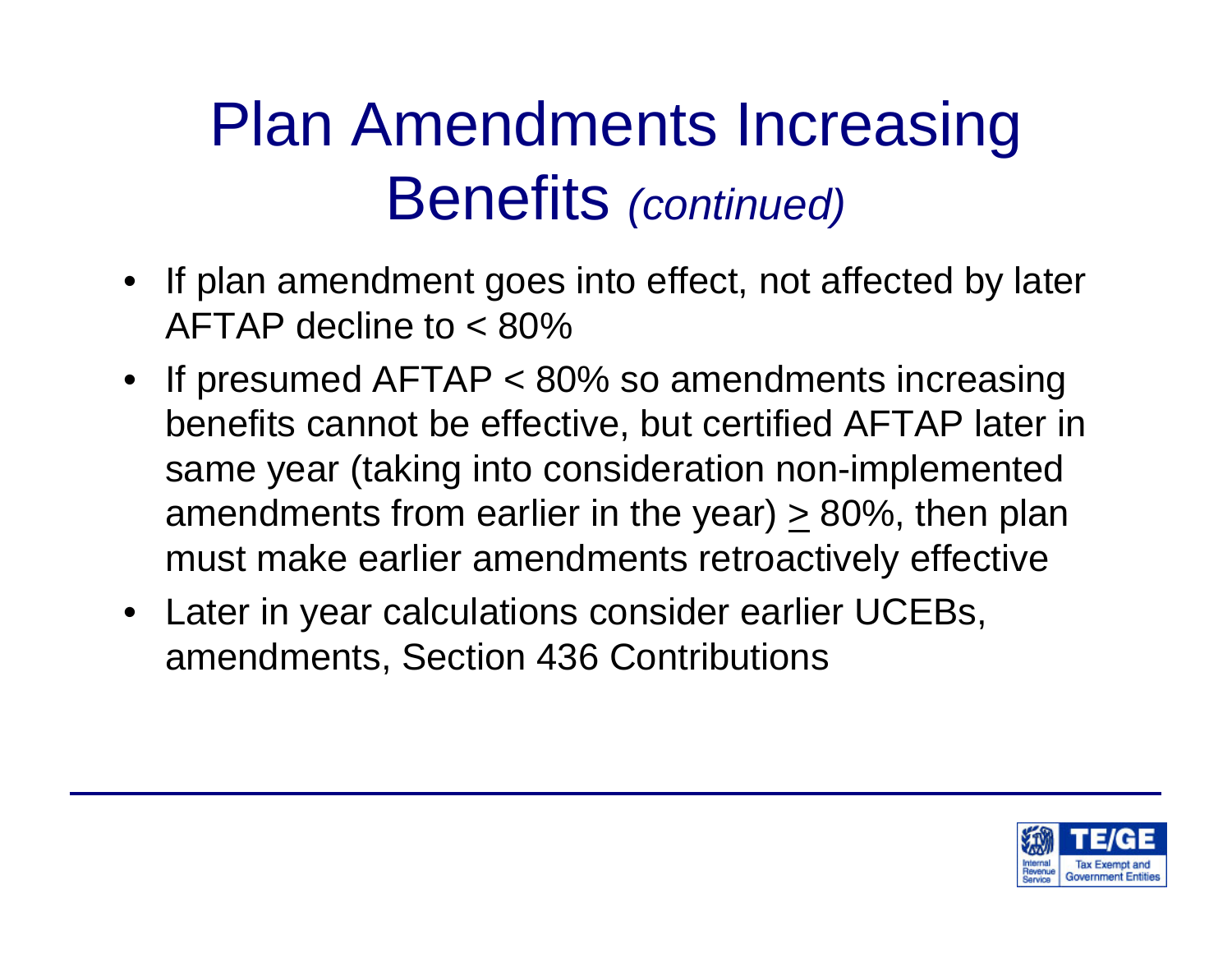- Amendment counts if plan provisions adopted before start of the plan year and taking effect before the end of the plan year
- Amendment is 'effective' on the first day any individual who is or could be a participant or beneficiary would obtain a legal right to the increased benefit if the individual satisfied the conditions for the amendment (e.g., age or service)

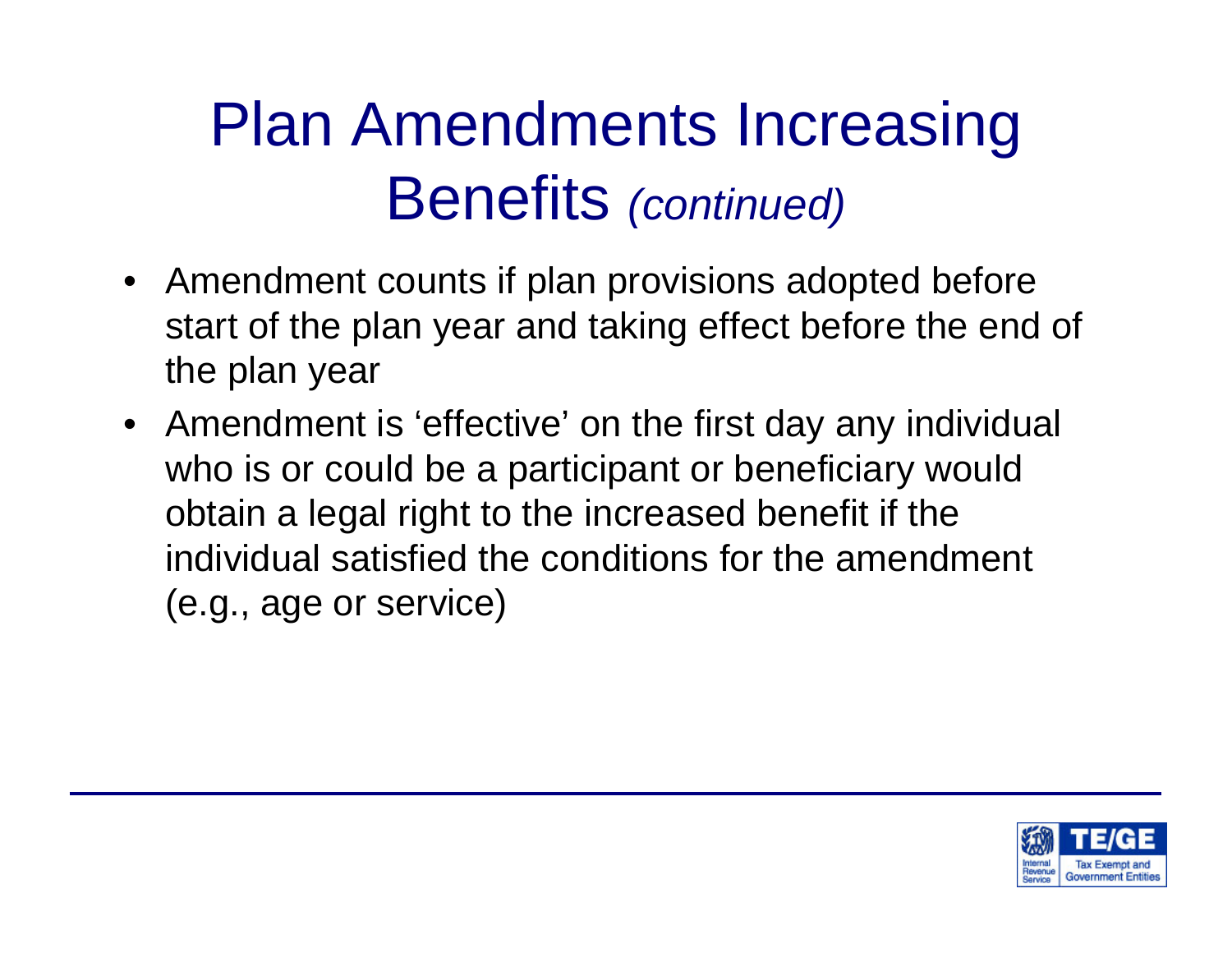- Amendment also counts if
	- Plan provisions adopted after the start of the plan year, and
	- Effective before the end of the plan year for which a Section 412(d)(2) election is made
- May have to count above, even if no election is made
	- Special rule to fix "gaming" potential
	- Recalculate AFTAP with increase in normal cost of amendment treated as increase in funding target for year
	- If AFTAP would prohibit, then plan must take amendment into consideration properly allocating liabilities to normal cost and funding target

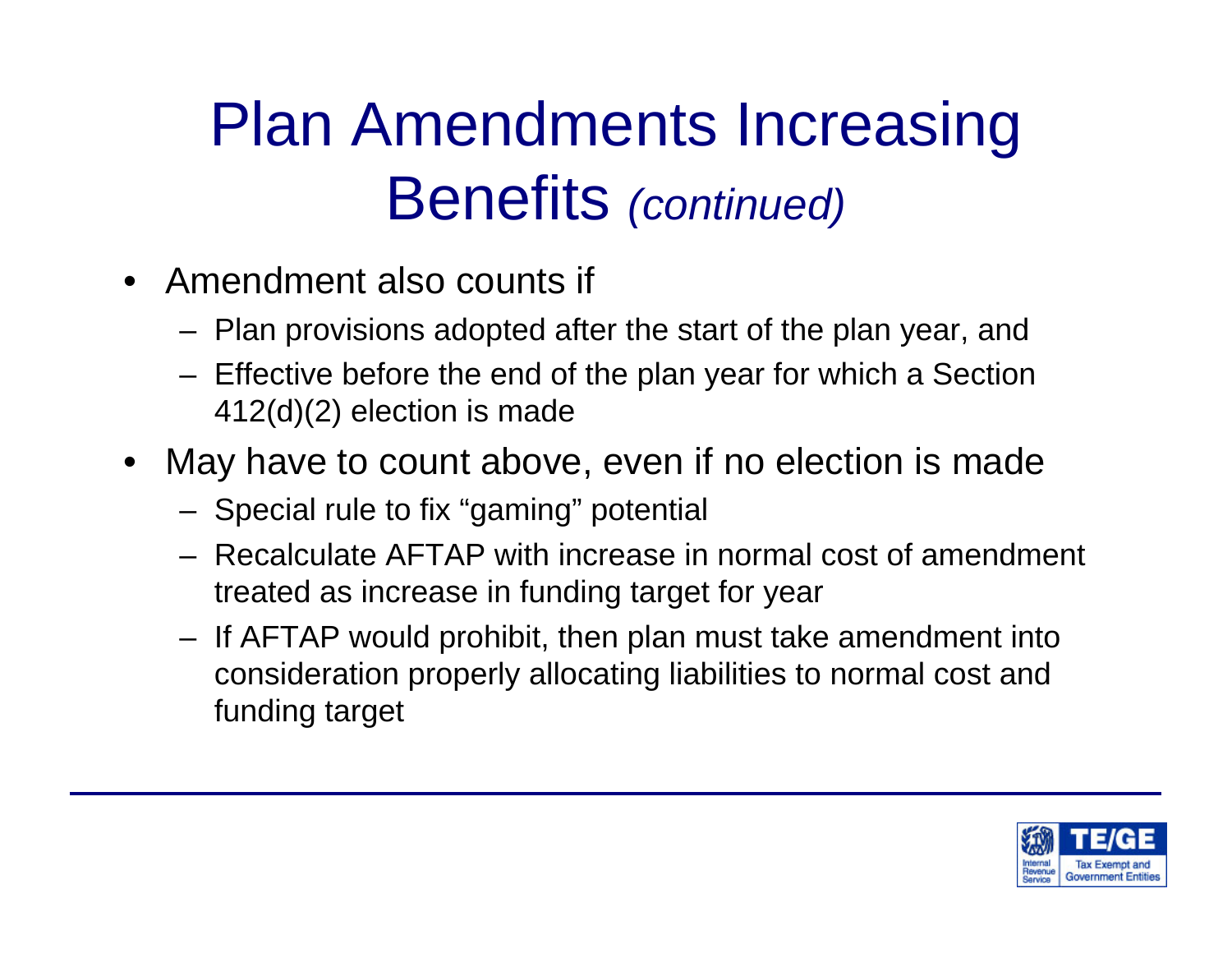- Not considered amendment increasing benefits if:
	- Flat benefit plan increase not in excess of average contemporaneous increase in wages of participants covered by the plan
		- Can calculate separately for different groups such as active and retired or terminated vested
	- Statutorily required vesting increases, or
	- Restoration of restricted accruals, where
		- Automatic restoration provided for in plan,
		- Restricted period less than 12 months, and
		- AFTAP > 60% taking into consideration any restored accruals from the part of the prior year within the restricted period (current year would be in normal cost and thus not affect AFTAP)

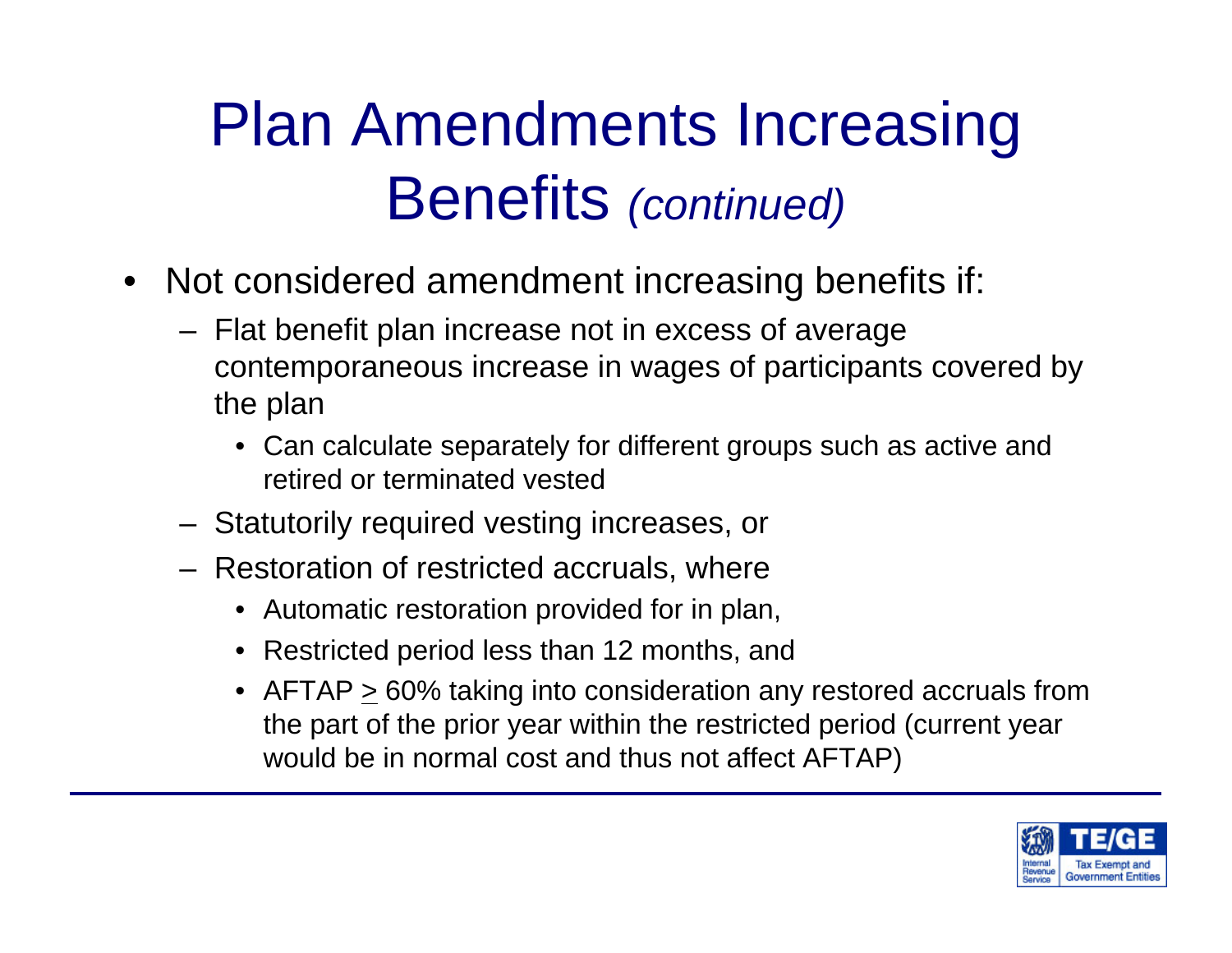- If plan operation changes to provide benefits and amendment only made later during the remedial amendment period, the AFTAP at operational change governs
- Contrast this to retroactive amendment where no participant's benefit increases until the amendment is adopted

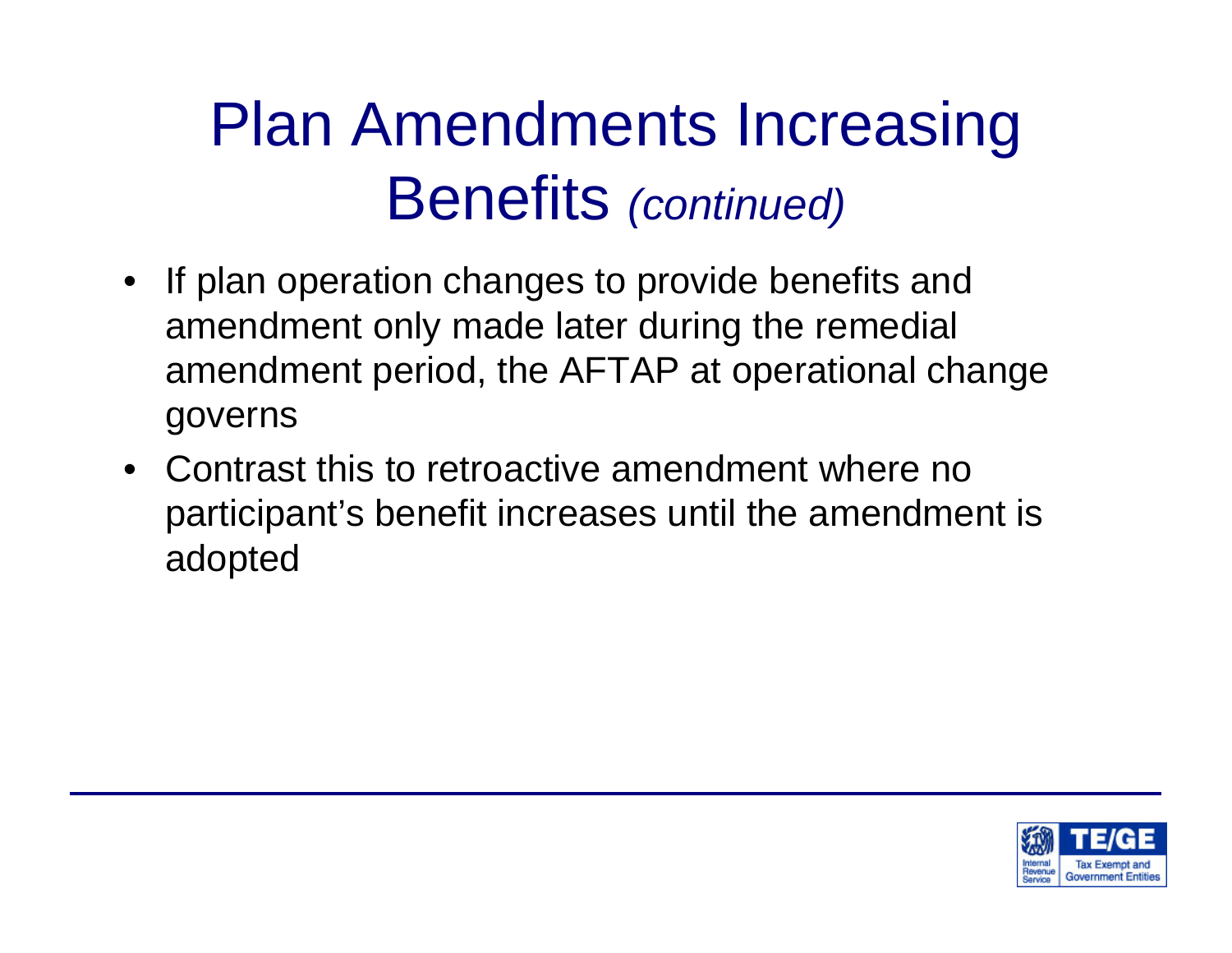## Accelerated Payments

- Any payment
	- For a month that is in excess of the monthly amount paid under a straight life annuity
	- For the purchase of an irrevocable commitment from an insurer to pay benefits (*i.e., annuity purchase where there is a full transfer of risk*)
- Any transfer of assets and liabilities to another plan within the same controlled group if done with an intent to avoid restrictions
- See 1.436-1(j)(6)(i)

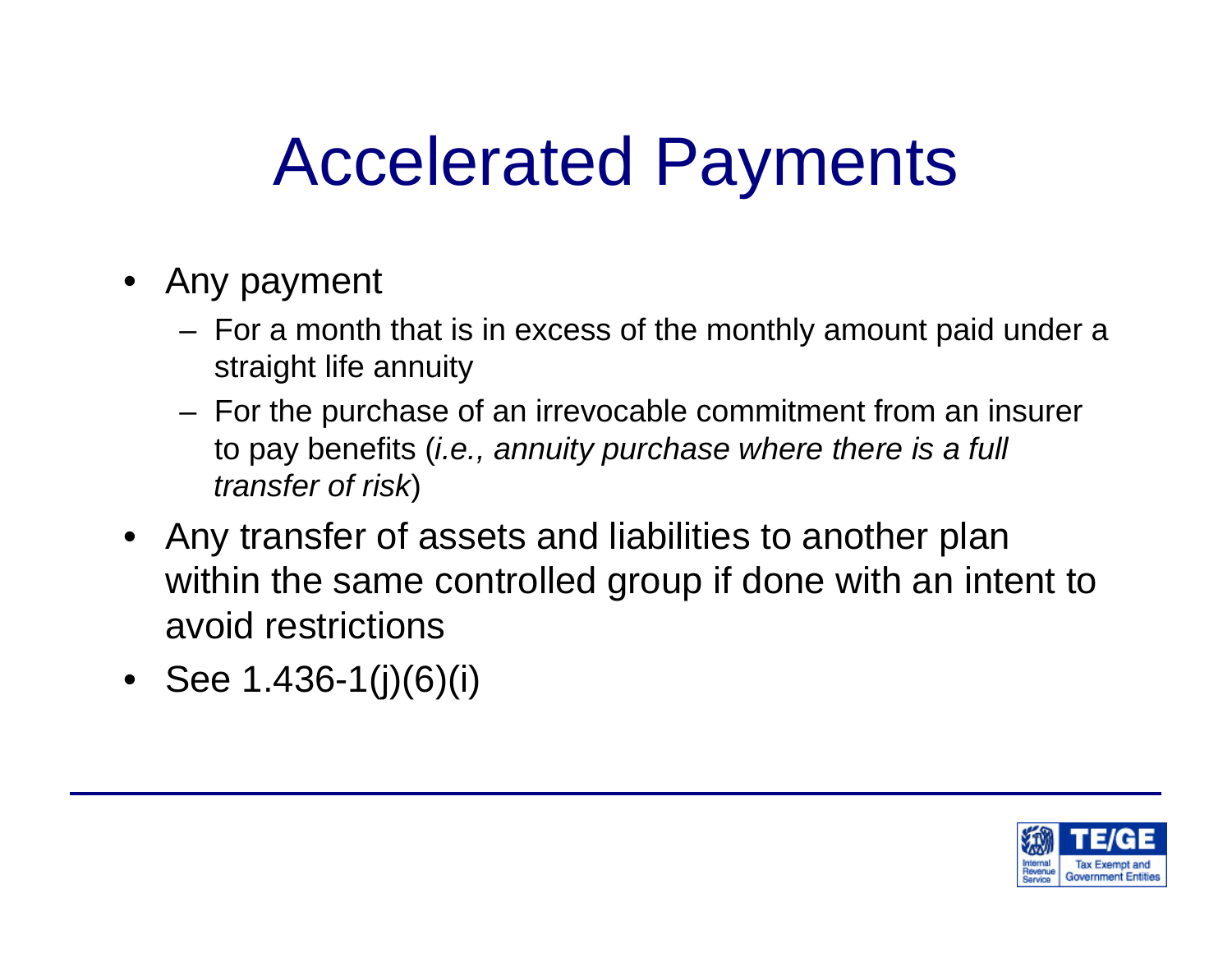## If Beneficiary Is Not an Individual

- Convert the benefit that is payable to the beneficiary to a monthly installment paid over a 240 month period
- Apply rules for prior slide, but substituting above for the straight life annuity
	- Any payment for a month that is in excess of this amount is considered a Prohibited Payment
- See 1.436-1(j)(6)(ii)

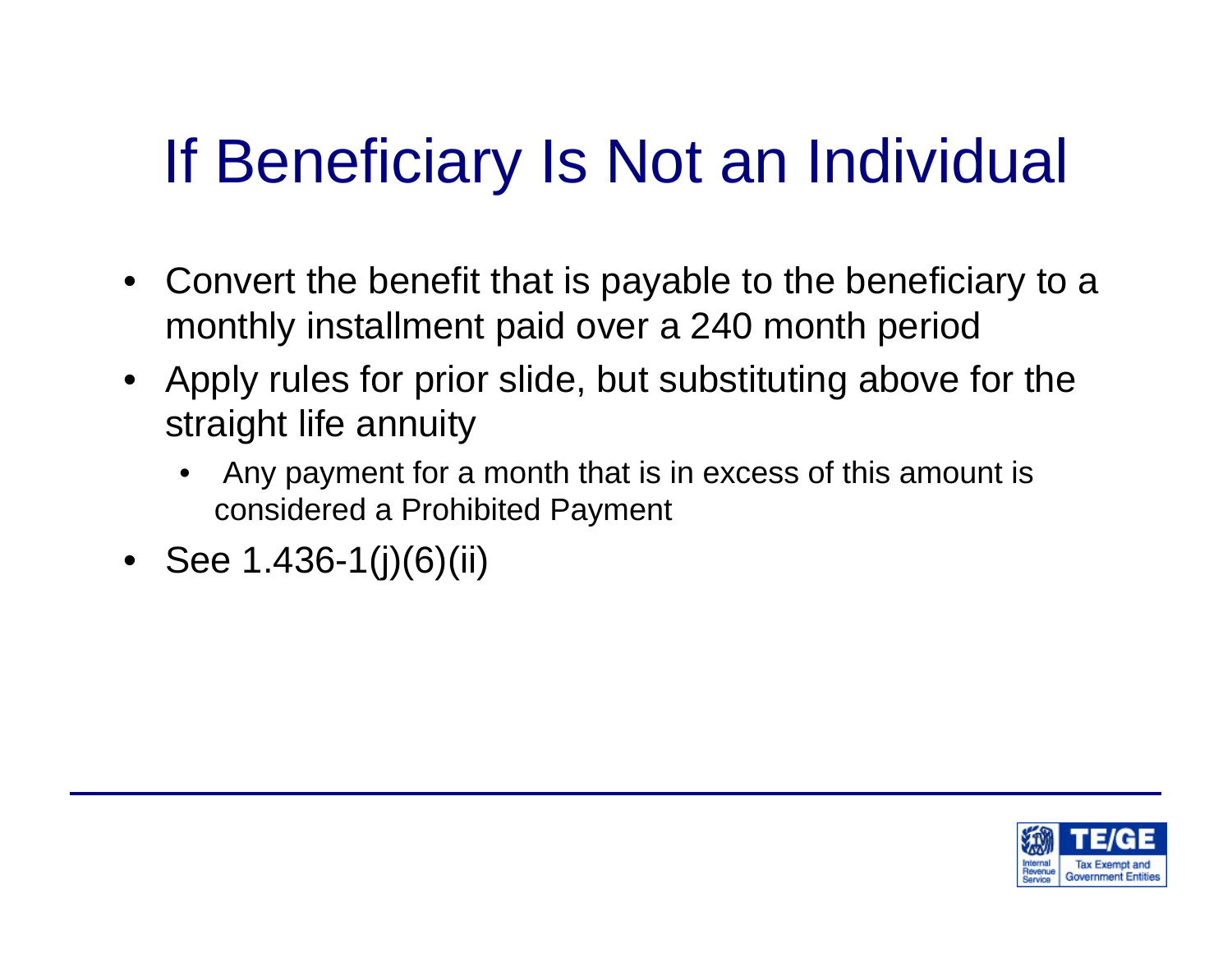### **Restrictions**

| <b>Situation</b>                                                             | <b>Restriction on Accelerated Payments</b>                                                                                                                                                             |
|------------------------------------------------------------------------------|--------------------------------------------------------------------------------------------------------------------------------------------------------------------------------------------------------|
| Plan frozen since 9-1-05,<br>including section 415(b) annual<br>increases    | <b>None</b><br>$1.436 - 1(d)(4)$                                                                                                                                                                       |
| AFTAP is under 100%, and<br>sponsor is in bankruptcy                         | Cannot be paid<br>$1.436 - 1(d)(2)$                                                                                                                                                                    |
| AFTAP is 80% or higher, and<br>sponsor is NOT in bankruptcy                  | <b>None</b>                                                                                                                                                                                            |
| AFTAP is at least 60%,<br>but under 80%, and<br>sponsor is NOT in bankruptcy | Limited to lesser of<br>50% of payment, or<br>a)<br>Present value of PBGC maximum guaranteed benefit at<br>b)<br>time of payment for the participant's age (PBGC annual<br>table)<br>$1.436 - 1(d)(3)$ |
| AFTAP under 60%                                                              | Cannot be paid<br>$1.436 - 1(d)(1)$                                                                                                                                                                    |

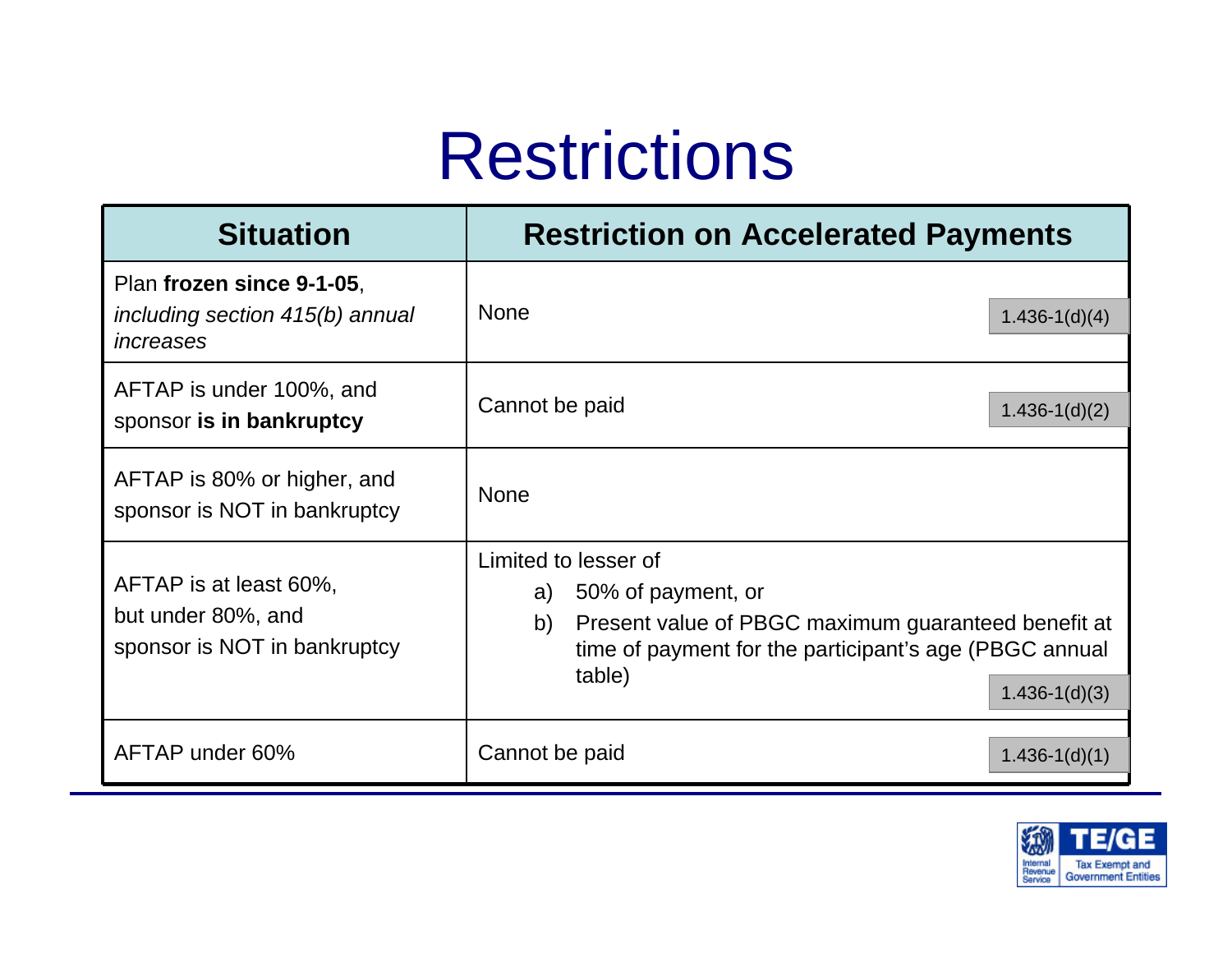## The Road to Restrictions



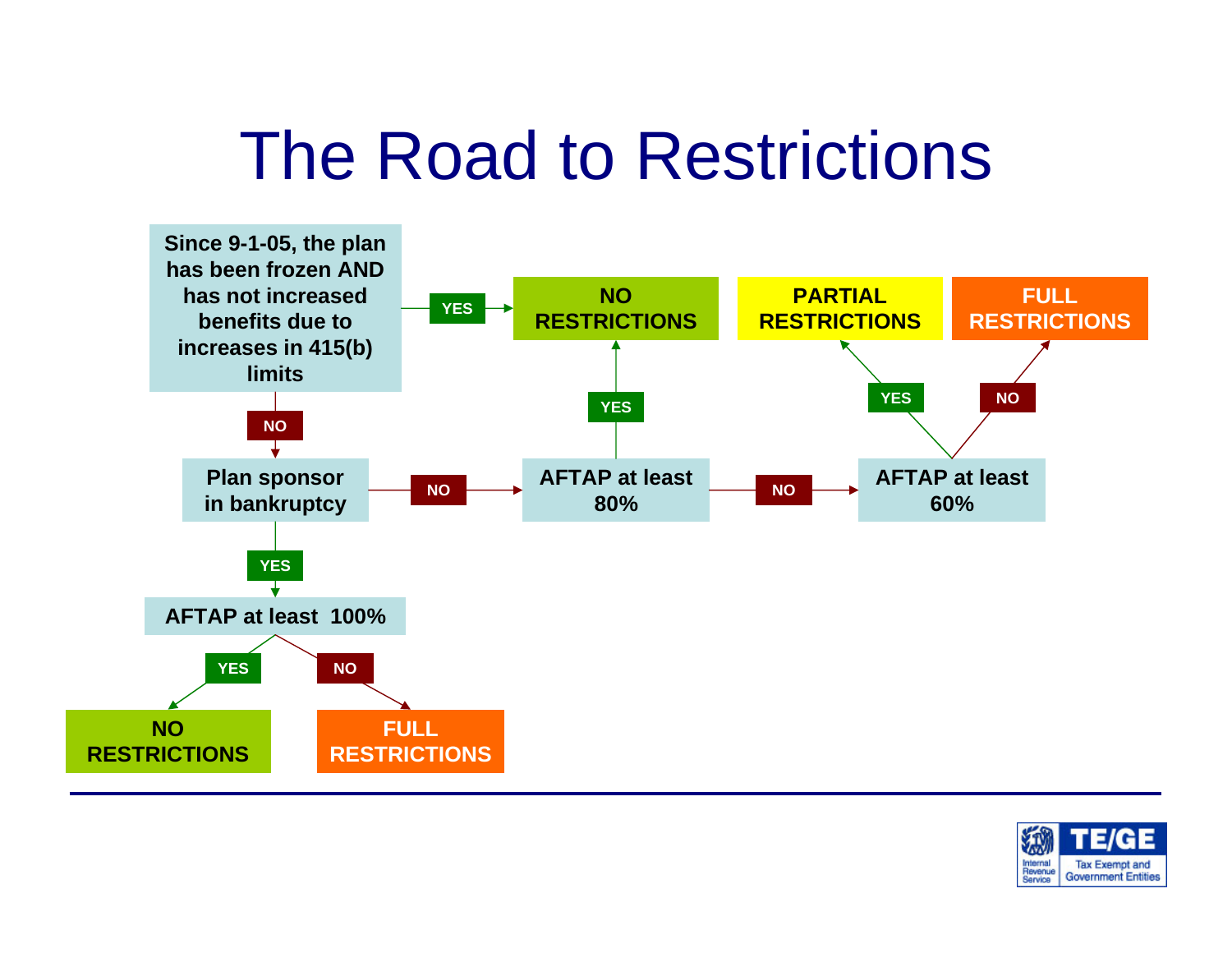## Benefits Under Partial Restrictions



1.436-1(d)(3)(ii)

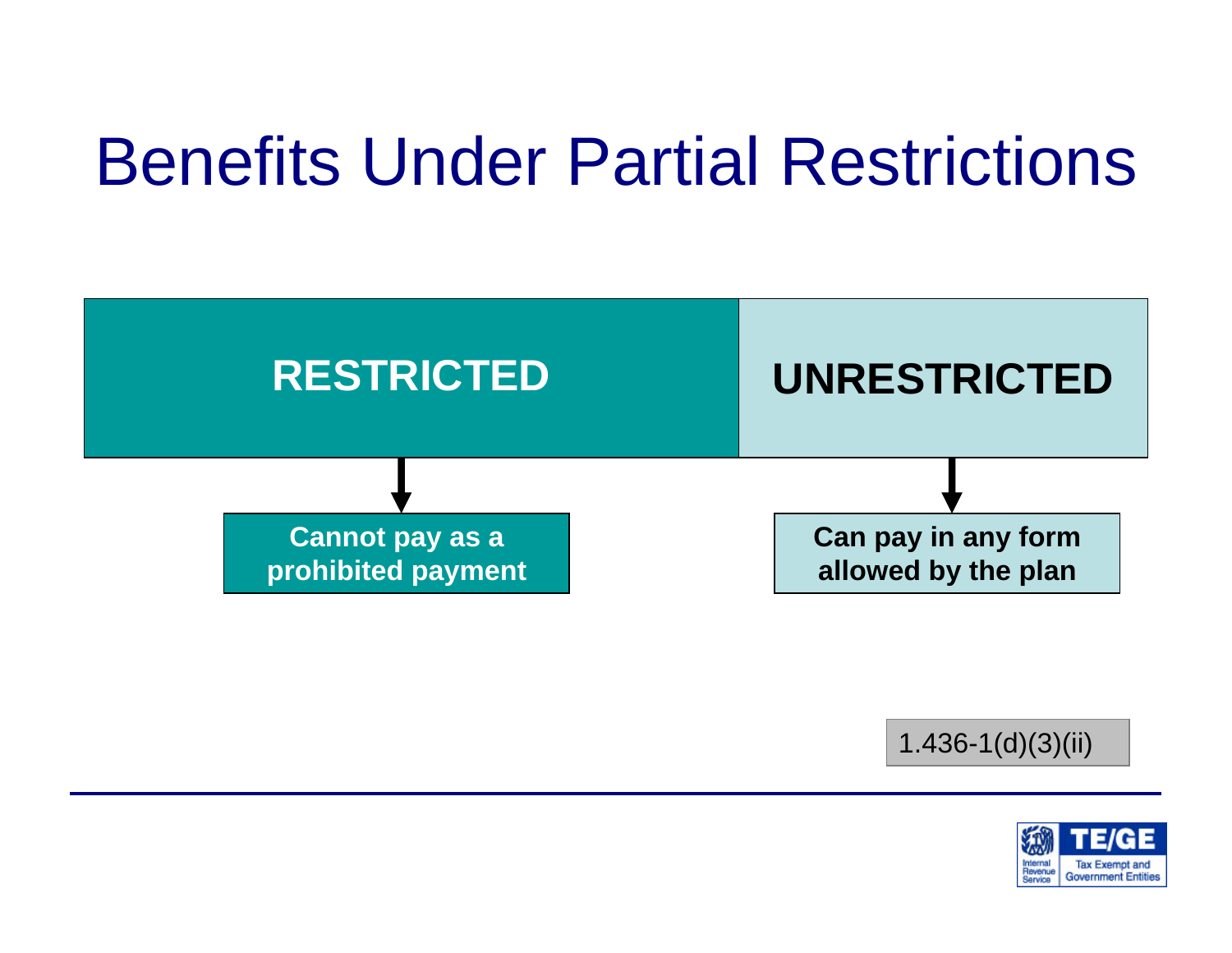## Bifurcating the Benefit



STEP 1: Determine the restricted portion

- Annual payment for the actuarial equivalent straight life annuity, plus
- Annual Social Security Supplement *(if any)*

STEP 2: Remaining portion is unrestricted

1.436-1(d)(3)(ii)